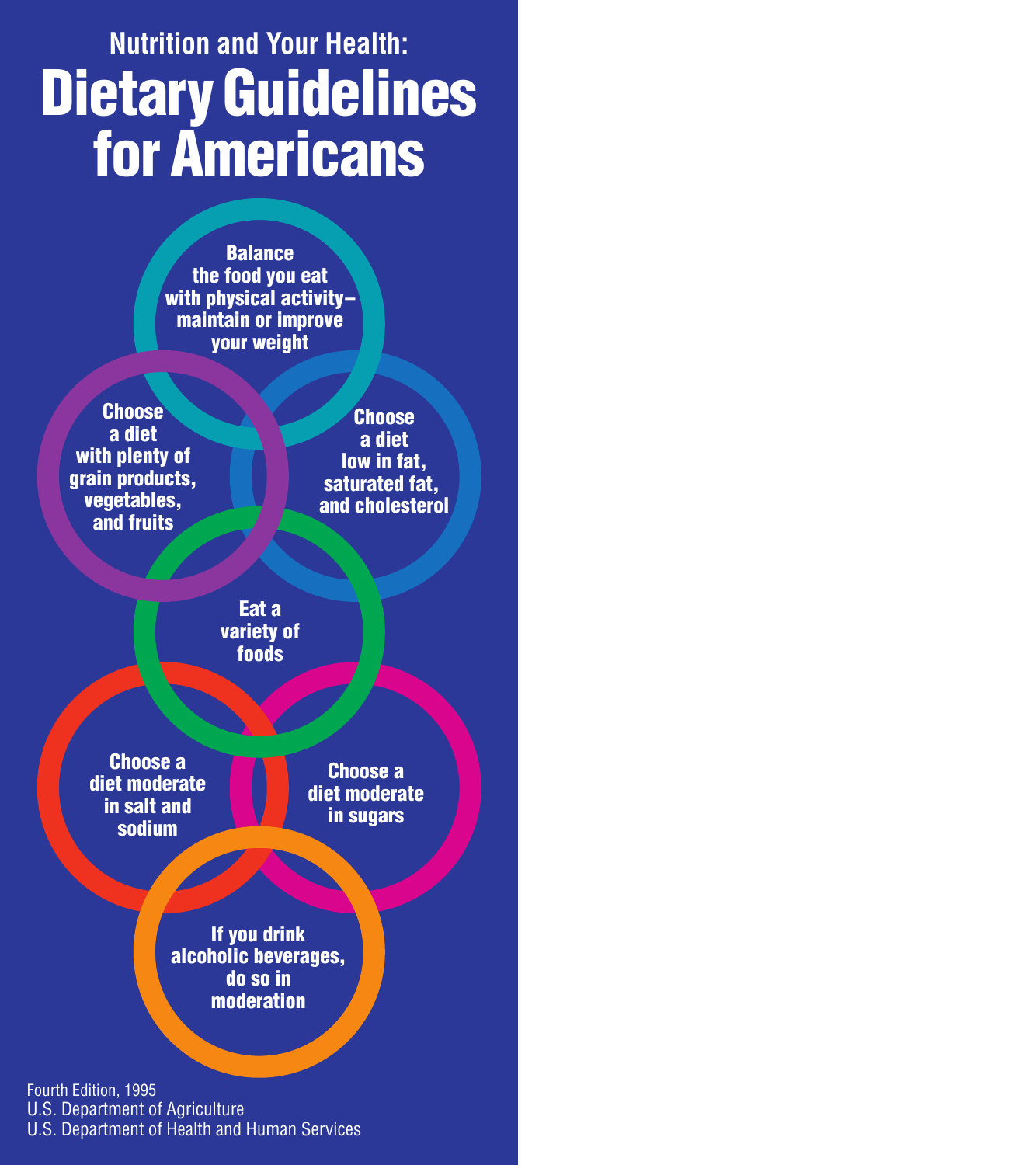## Dietary Guidelines for Americans

| <b>Eat a variety of foods</b>                                                                | page 5  |
|----------------------------------------------------------------------------------------------|---------|
| <b>Balance the food you eat with</b><br>physical activity—maintain<br>or improve your weight | page 15 |
| <b>Choose a diet with plenty</b><br>of grain products, vegetables,<br>and fruits             | page 22 |
| Choose a diet low in fat,<br>saturated fat, and<br>cholesterol                               | page 26 |
| <b>Choose a diet moderate</b><br>in sugars                                                   | page 33 |
| <b>Choose a diet moderate</b><br>in salt and sodium                                          | page 36 |
| If you drink alcoholic<br>beverages, do so<br>in moderation                                  | page 40 |

## **Nutrition and Your Health:**  Dietary Guidelines for Americans

## What should Americans eat to stay healthy?

These guidelines are designed to help answer this question. They provide advice for healthy Americans age 2 years and over about food choices that promote health and prevent disease. To meet the *Dietary Guidelines for Americans*, choose a diet with most of the calories from grain products, vegetables, fruits, lowfat milk products, lean meats, fish, poultry, and dry beans. Choose fewer calories from fats and sweets.

## Eating is one of life's greatest pleasures

Food choices depend on history, culture, and environment, as well as on energy and nutrient needs. People also eat foods for enjoyment. Family, friends, and beliefs play a major role in the ways people select foods and plan meals. This booklet describes some of the many different and pleasurable ways to combine foods to make healthful diets.

## Diet is important to health at all stages of life

Many genetic, environmental, behavioral, and cultural factors can affect health. Understanding family history of disease or risk factors—body weight and fat distribution, blood pressure, and blood cholesterol, for example—can help people make more informed decisions about actions that can improve health prospects. Food choices are among the most pleasurable and effective of these actions.

Healthful diets help children grow, develop, and do well in school. They enable people of all ages to work productively and feel their best. Food choices also can help to

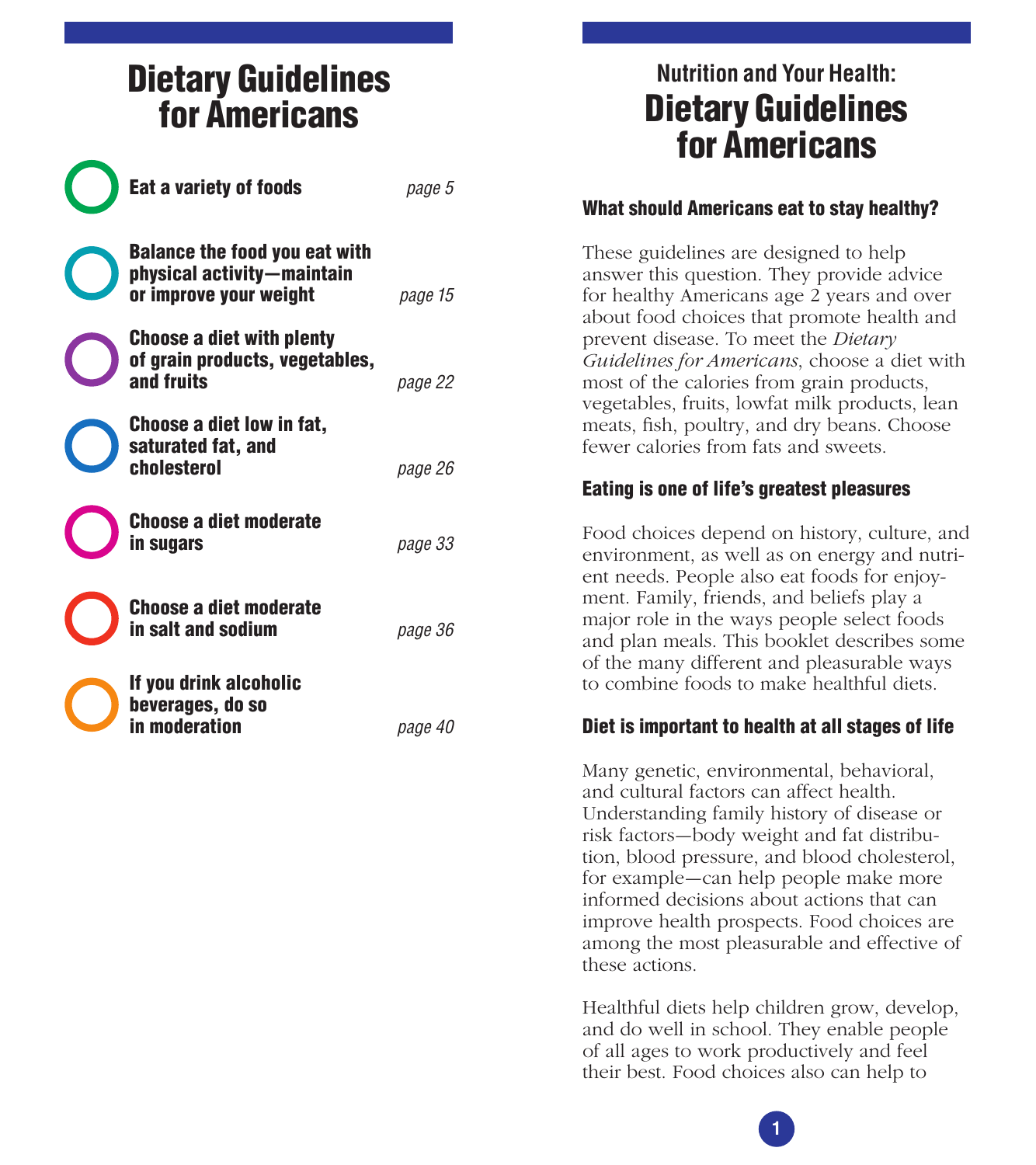reduce the risk for chronic diseases, such as heart disease, certain cancers, diabetes, stroke, and osteoporosis, that are leading causes of death and disability among Americans. Good diets can reduce major risk factors for chronic diseases—factors such as obesity, high blood pressure, and high blood cholesterol.

## Foods contain energy, nutrients, and other components that affect health

People require energy and certain other essential nutrients. These nutrients are essential because the body cannot make them and must obtain them from food. Essential nutrients include vitamins, minerals, certain amino acids, and certain fatty acids. Foods also contain other components such as fiber that are important for health. Although each of these food components has a specific function in the body, all of them together are required for overall health. People need calcium to build and maintain strong bones, for example, but many other nutrients also are involved.

The carbohydrates, fats, and proteins in food supply energy, which is measured in calories. Carbohydrates and proteins provide about 4 calories per gram. Fat contributes more than twice as much—about 9 calories per gram. Alcohol, although not a nutrient, also supplies energy—about 7 calories per gram. Foods that are high in fat are also high in calories. However, many lowfat or nonfat foods can also be high in calories.

## Physical activity fosters a healthful diet

Calorie needs vary by age and level of activity. Many older adults need less food, in part due to decreased activity, relative to younger, more active individuals. People who are trying to lose weight and eating little food may need to select more nutrient-dense foods in order to meet their nutrient needs

in a satisfying diet. Nearly all Americans need to be more active, because a sedentary lifestyle is unhealthful. Increasing the calories spent in daily activities helps to maintain health and allows people to eat a nutritious and enjoyable diet.

## What is a healthful diet?

Healthful diets contain the amounts of essential nutrients and calories needed to prevent nutritional deficiencies and excesses. Healthful diets also provide the right balance of carbohydrate, fat, and protein to reduce risks for chronic diseases, and are a part of a full and productive lifestyle. Such diets are obtained from a variety of foods that are available, affordable, and enjoyable.

## The Recommended Dietary Allowances refer to nutrients

Recommended Dietary Allowances (RDAs) represent the amounts of nutrients that are adequate to meet the needs of most healthy people. Although people with average nutrient requirements likely eat adequately at levels below the RDAs, diets that meet RDAs are almost certain to ensure intake of enough essential nutrients by most healthy people. The *Dietary Guidelines* describe food choices that will help you meet these recommendations. Like the RDAs, the *Dietary Guidelines* apply to diets consumed over several days and not to single meals or foods.

## The Dietary Guidelines describe food choices that promote good health

The *Dietary Guidelines* are designed to help Americans choose diets that will meet nutrient requirements, promote health, support active lives, and reduce chronic disease risks. Research has shown that certain diets raise risks for chronic diseases. Such diets are high in fat, saturated fat, cholesterol, and salt and they contain more calories than the body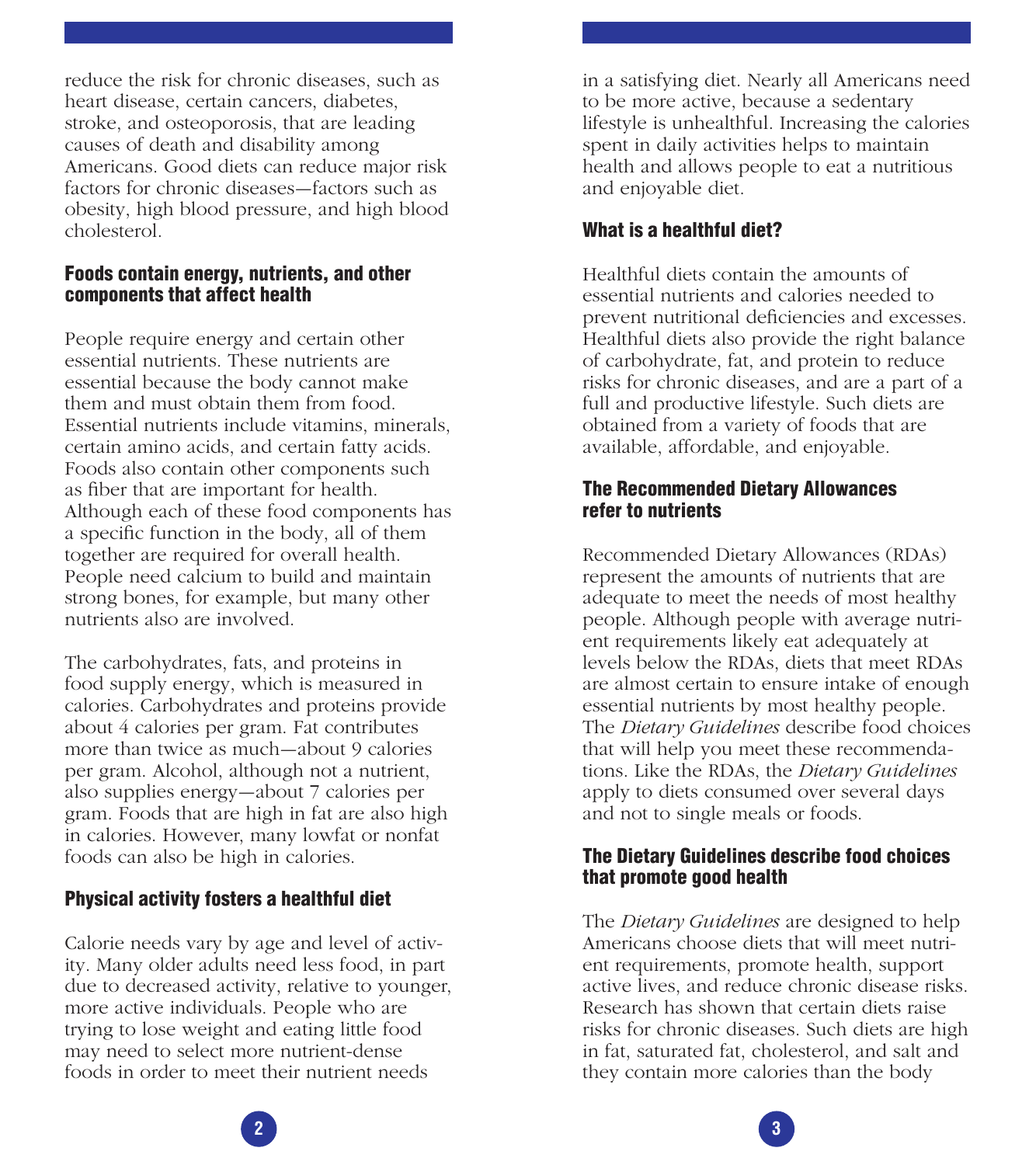uses. They are also low in grain products, vegetables, fruit, and fiber. This bulletin helps you choose foods, meals, and diets that can reduce chronic disease risks.

## Food labels and the Food Guide Pyramid are tools to help you make food choices

The Food Guide Pyramid and the Nutrition Facts Label serve as educational tools to put the *Dietary Guidelines* into practice. The Pyramid translates the RDAs and the *Dietary Guidelines* into the kinds and amounts of food to eat each day. The Nutrition Facts Label is designed to help you select foods for a diet that will meet the *Dietary Guidelines*. Most processed foods now include nutrition information. However, nutrition labels are not required for foods like coffee and tea (which contain no significant amounts of nutrients), certain ready-to-eat foods like unpackaged deli and bakery items, and restaurant food. Labels are also voluntary for many raw foods—your grocer may supply this information for the fish, meat, poultry, and raw fruits and vegetables that are consumed most frequently. Use the Nutrition Facts Label to choose a healthful diet.

## Eat a variety of foods

## To obtain the nutrients and other substances needed for good health, vary the foods you eat

Foods contain combinations of nutrients and other healthful substances. No single food can supply all nutrients in the amounts you need. For example, oranges provide vitamin C but no vitamin  $B_{12}$ ; cheese provides vitamin B12 but no vitamin C. To make sure you get all of the nutrients and other substances needed for health, choose the recommended number of daily servings from each of the five major food groups displayed in the Food Guide Pyramid (figure 1).

#### **FIGURE 1**

## **FOOD GUIDE PYRAMID**



## Use foods from the base of the Food Guide Pyramid as the foundation of your meals

Americans do choose a wide variety of foods. However, people often choose higher or lower amounts from some food groups than suggested in the Food Guide Pyramid. The Pyramid shows that foods from the grain products group, along with vegetables and fruits, are the basis of healthful diets. Enjoy meals that have rice, pasta, potatoes, or bread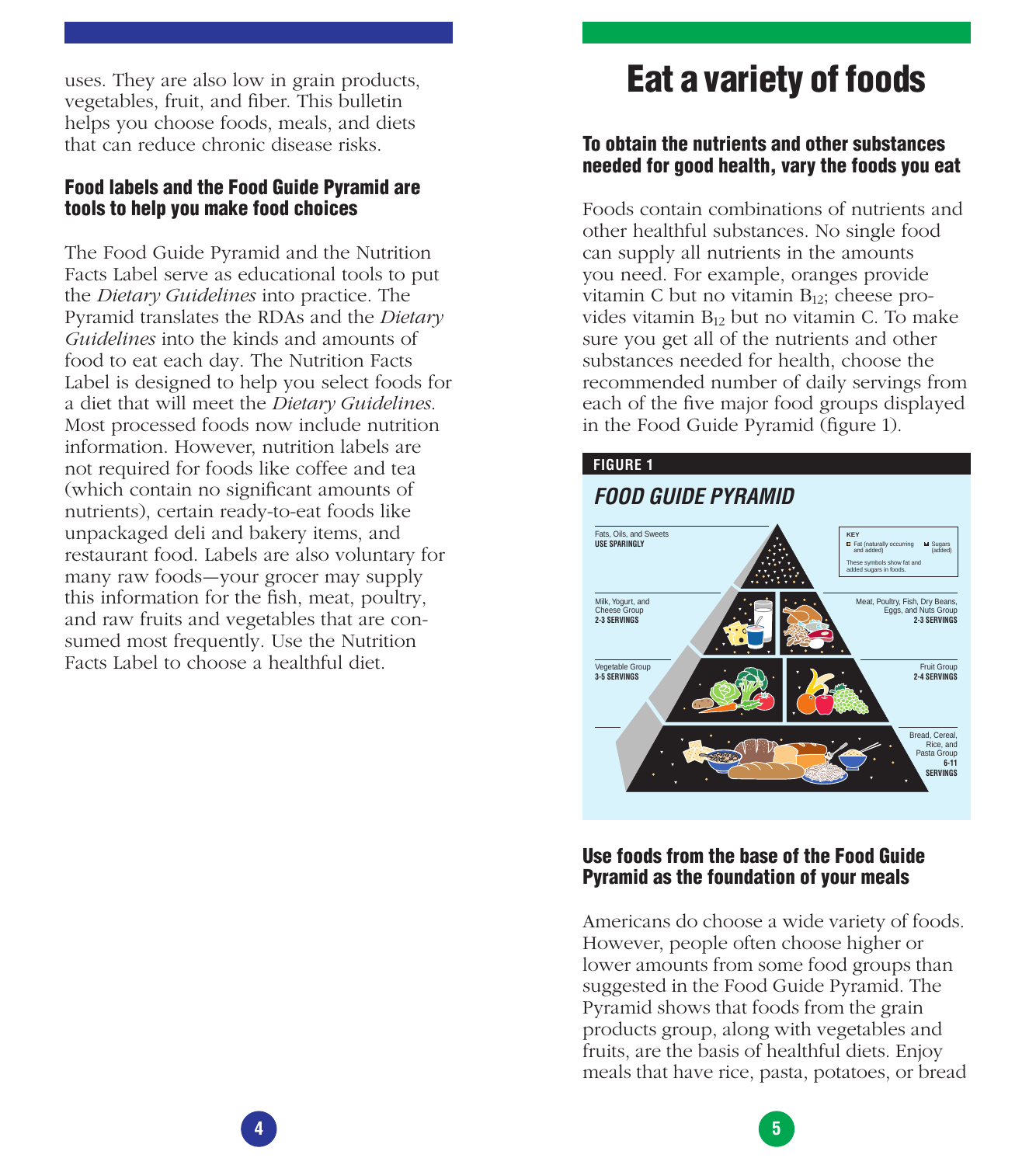#### **BOX 1**

## **CHOOSE FOODS FROM EACH OF FIVE FOOD GROUPS**

The Food Guide Pyramid illustrates the importance of balance among food groups in a daily eating pattern. Most of the daily servings of food should be selected from the food groups that are the largest in the picture and closest to the base of the Pyramid.

- Choose most of your foods from the grain products group (6–11 servings), the vegetable group (3–5 servings), and the fruit group (2–4 servings).
- Eat moderate amounts of foods from the milk group (2–3 servings) and the meat and beans group (2–3 servings).
- Choose sparingly foods that provide few nutrients and are high in fat and sugars.

**Note:** A range of servings is given for each food group. The smaller number is for people who consume about 1,600 calories a day, such as many sedentary women. The larger number is for those who consume about 2,800 calories a day, such as active men.

at the center of the plate, accompanied by other vegetables and fruit, and lean and lowfat foods from the other groups. Limit fats and sugars added in food preparation and at the table. Compare the recommended number of servings in box 1 with what you usually eat.

## What counts as a "serving"?

See box 2 for suggested serving sizes in the Food Guide Pyramid food groups. Notice that some of the serving sizes are smaller than what you might usually eat. For example, many people eat a cup or more of pasta in a meal, which equals two or more servings. So, it is easy to eat the number of servings recommended.

#### **BOX 2**

## **WHAT COUNTS AS A SERVING?\***

### **Grain Products Group (bread, cereal, rice, and pasta)**

- 1 slice of bread
- 1 ounce of ready-to-eat cereal
- 1/2 cup of cooked cereal, rice, or pasta

## **Vegetable Group**

- 1 cup of raw leafy vegetables
- 1/2 cup of other vegetables—cooked or chopped raw
- 3/4 cup of vegetable juice

## **Fruit Group**

- 1 medium apple, banana, orange
- 1/2 cup of chopped, cooked, or canned fruit
- 3/4 cup of fruit juice

## **Milk Group (milk, yogurt, and cheese)**

- 1 cup of milk or yogurt
- $1\frac{1}{2}$  ounces of natural cheese
- 2 ounces of processed cheese

## **Meat and Beans Group (meat, poultry, fish, dry beans, eggs, and nuts)**

- 2–3 ounces of cooked lean meat, poultry, or fish
- 1/2 cup of cooked dry beans or 1 egg counts as 1 ounce of lean meat. Two tablespoons of peanut butter or 1/3 cup of nuts count as 1 ounce of meat.

\* Some foods fit into more than one group. Dry beans, peas, and lentils can be counted as servings in either the meat and beans group or vegetable group. These "cross over" foods can be counted as servings from either one or the other group, but not both. Serving sizes indicated here are those used in the Food Guide Pyramid and based on both suggested and usually consumed portions necessary to achieve adequate nutrient intake. They differ from serving sizes on the Nutrition Facts Label, which reflect portions usually consumed.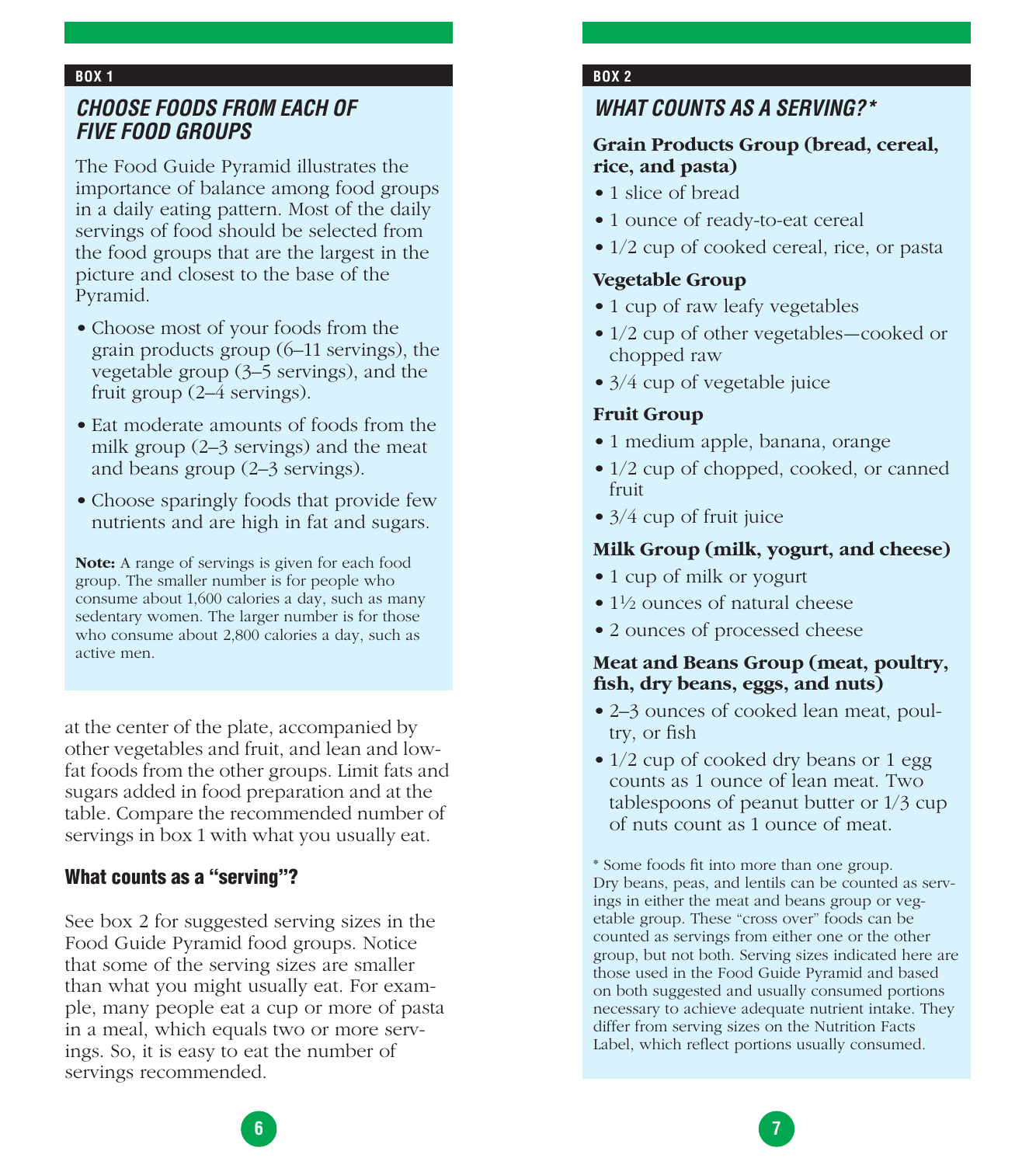## Choose different foods within each food group

You can achieve a healthful, nutritious eating pattern with many combinations of foods from the five major food groups. Choosing a variety of foods within and across food groups improves dietary patterns because foods within the same group have different combinations of nutrients and other beneficial substances. For example, some vegetables and fruits are good sources of vitamin C or vitamin A, while others are high in folate (page 24); still others are good sources of calcium or iron. Choosing a variety of foods within each group also helps to make your meals more interesting from day to day.

## What about vegetarian diets?

Some Americans eat vegetarian diets for reasons of culture, belief, or health. Most vegetarians eat milk products and eggs, and as a group, these lacto-ovo-vegetarians enjoy excellent health. Vegetarian diets are consistent with the *Dietary Guidelines for Americans* and can meet Recommended Dietary Allowances for nutrients. You can get enough protein from a vegetarian diet as long as the variety and amounts of foods consumed are adequate. Meat, fish, and poultry are major contributors of iron, zinc, and B vitamins in most American diets, and vegetarians should pay special attention to these nutrients.

Vegans eat only food of plant origin. Because animal products are the only food sources of vitamin  $B_{12}$ , vegans must supplement their diets with a source of this vitamin. In addition, vegan diets, particularly those of children, require care to ensure adequacy of vitamin D and calcium, which most Americans obtain from milk products.

## Foods vary in their amounts of calories and nutrients

Some foods such as grain products, vegetables, and fruits have many nutrients and other healthful substances but are relatively low in calories. Fat and alcohol are high in calories. Foods high in both sugars and fat contain many calories but often are low in vitamins, minerals, or fiber.

People who do not need many calories or who must restrict their food intake need to choose nutrient-rich foods from the five major food groups with special care. They should obtain most of their calories from foods that contain a high proportion of essential nutrients and fiber.

## Growing children, teenage girls, and women have higher needs for some nutrients

Many women and adolescent girls need to eat more calcium-rich foods to get the calcium needed for healthy bones throughout life. By selecting lowfat or fat-free milk products and other lowfat calcium sources, they can obtain adequate calcium and keep fat intake from being too high (box 3). Young children, teenage girls, and women of childbearing age should also eat enough iron-rich foods, such as lean meats and whole-grain or enriched white bread, to keep the body's iron stores at adequate levels (box 4).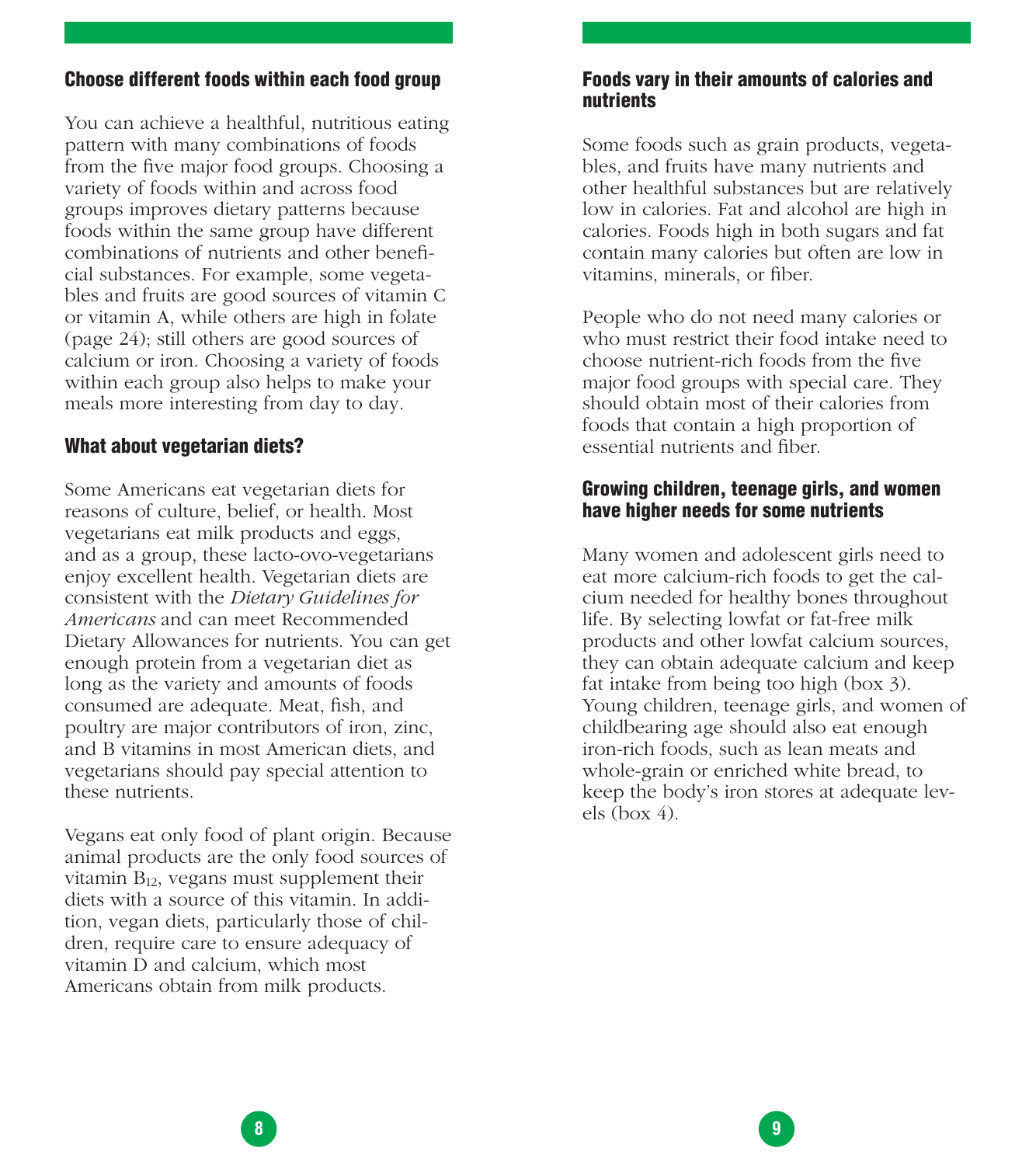## **SOME GOOD SOURCES OF CALCIUM\***

- Most foods in the milk group<sup>†</sup>
	- milk and dishes made with milk, such as puddings and soups made with milk
	- cheeses such as Mozzarella, Cheddar, Swiss, and Parmesan
	- yogurt
- Canned fish with soft bones such as sardines, anchovies, and salmon†
- Dark-green leafy vegetables, such as kale, mustard greens, and turnip greens, and pak-choi
- Tofu, if processed with calcium sulfate. Read the labels.
- Tortillas made from lime-processed corn. Read the labels.

\* Does not include complete list of examples. You can obtain additional information from "Good Sources of Nutrients," USDA, January 1990. Also read food labels for brand-specific information.

† Some foods in this group are high in fat, cholesterol, or both. Choose lower fat, lower cholesterol foods most often. Read the labels.

## Enriched and fortified foods have essential nutrients added to them

National policy requires that specified amounts of nutrients be added to enrich some foods. For example, enriched flour and bread contain added thiamin, riboflavin, niacin, and iron; skim milk, lowfat milk, and margarine are usually enriched with vitamin A; and milk is usually enriched with vitamin D. Fortified foods may have one or several nutrients added in extra amounts. The number and quantity of nutrients added vary among products. Fortified foods may be useful for meeting special dietary needs. Read the ingredient list to know which nutrients are added to foods (figure 2). How these foods fit into your total diet

#### **BOX 4**

## **SOME GOOD SOURCES OF IRON\***

- Meats—beef, pork, lamb, and liver and other organ meats†
- Poultry—chicken, duck, and turkey, especially dark meat; liver†
- Fish—shellfish, like clams, mussels, and oysters; sardines; anchovies; and other fish†
- Leafy greens of the cabbage family, such as broccoli, kale, turnip greens, collards
- Legumes, such as lima beans and green peas; dry beans and peas, such as pinto beans, black-eyed peas, and canned baked beans
- Yeast-leavened whole-wheat bread and rolls
- Iron-enriched white bread, pasta, rice, and cereals. Read the labels.

\* Does not include complete list of examples. You can obtain additional information from "Good Sources of Nutrients," USDA, January 1990. Also read food labels for brand-specific information.

† Some foods in this group are high in fat, cholesterol, or both. Choose lean, lower fat, lower cholesterol foods most often. Read the labels.

will depend on the amounts you eat and the other foods you consume.

### Where do vitamin, mineral, and fiber supplements fit in?

Supplements of vitamins, minerals, or fiber also may help to meet special nutritional needs. However, supplements do not supply all of the nutrients and other substances present in foods that are important to health. Supplements of some nutrients taken regularly in large amounts are harmful. Daily vitamin and mineral supplements at or below the Recommended Dietary Allowances are considered safe, but are usually not needed by people who eat the variety of foods depicted in the Food Guide Pyramid.

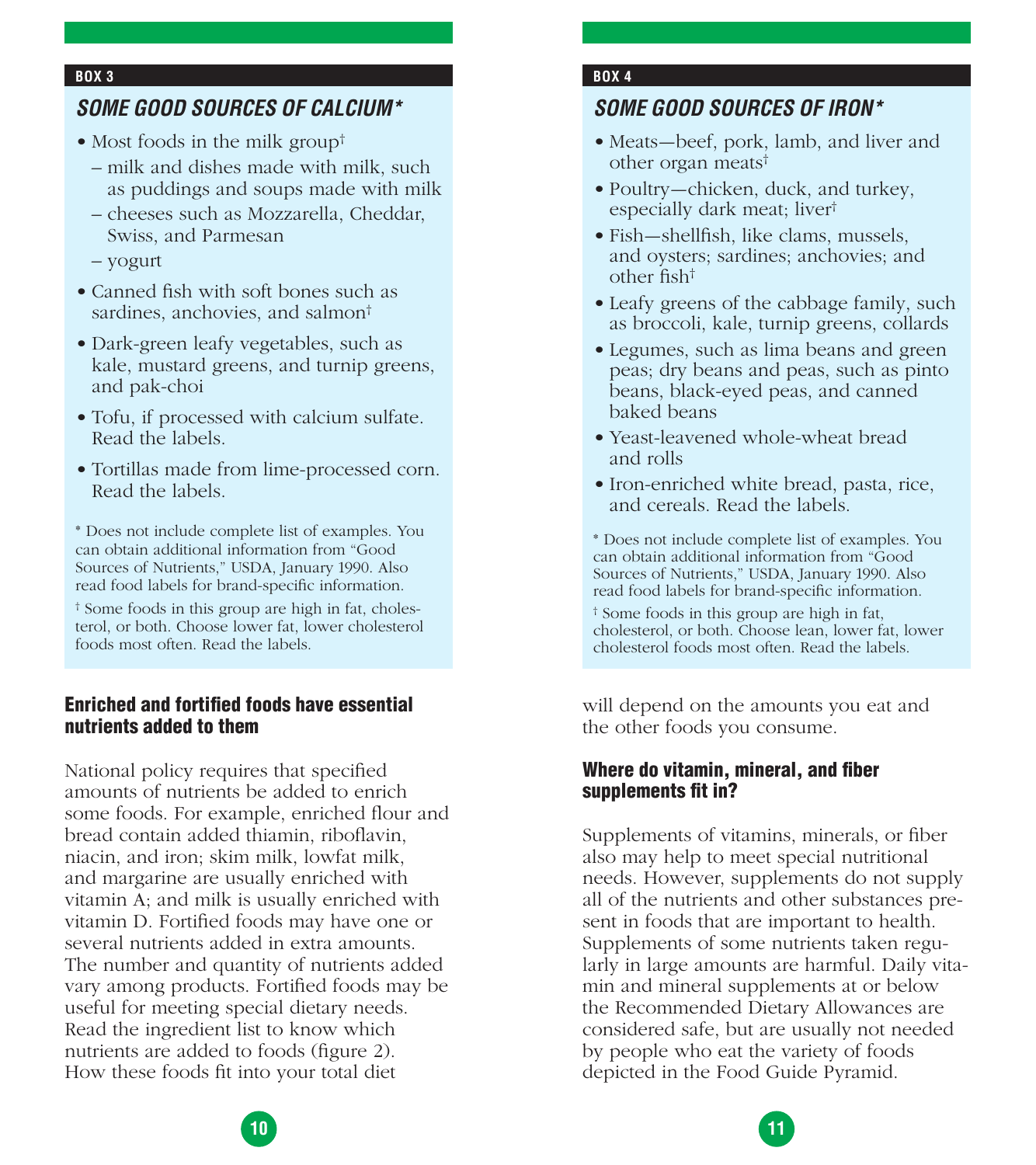## **READY-TO-EAT CEREAL**

## Nutrition Facts

Serving Size 3/4 cup (30g/1.1 oz) Servings Per Package 11

| Amount<br><b>Per Serving</b>  | Cereal | <b>Cereal with</b><br>$1/2$ cup<br><b>Vitamins A&amp;D</b><br>skim milk |
|-------------------------------|--------|-------------------------------------------------------------------------|
| <b>Calories</b>               | 120    | 160                                                                     |
| Calories from Fat             | 15     | 15                                                                      |
|                               |        | % Daily Value**                                                         |
| Total Fat 2q*                 | 3%     | 3%                                                                      |
| Saturated Fat 1q              | 5%     | 5%                                                                      |
| <b>Cholesterol Omg</b>        | 0%     | O%                                                                      |
| <b>Sodium</b> 210mg           | 9%     | 11%                                                                     |
| Potassium 45mg                | 1%     | 7%                                                                      |
| <b>Total Carbohydrate 24g</b> | 8%     | 10%                                                                     |
| Dietary Fiber 1g              | 4%     | 4%                                                                      |
| Sugars 9g                     |        |                                                                         |
| Protein <sub>2g</sub>         |        |                                                                         |
| Vitamin A                     | 15%    | 20%                                                                     |
| Vitamin <sub>C</sub>          | 25%    | 25%                                                                     |
| Calcium                       | 0%     | 15%                                                                     |
| Iron                          | 25%    | 25%                                                                     |
| Vitamin D                     | 10%    | 25%                                                                     |
| Thiamin                       | 25%    | 30%                                                                     |
| Riboflavin                    | 25%    | 35%                                                                     |
| Niacin                        | 25%    | 25%                                                                     |
| Vitamin B <sub>6</sub>        | 25%    | 25%                                                                     |
| Folate                        | 25%    | 25%                                                                     |
| Phosphorus                    | 2%     | 15%                                                                     |

\*Amount in cereal. One half cup of skim milk contributes an additional 65mg sodium, 6g total carbohydrate (6g sugars), and 4g protein.

\*\* Percent Daily Values are based on a 2,000 calorie diet. Your daily values may be higher or lower depending on your calorie needs:

|                           | Calories  | 2.000             | 2.500             |
|---------------------------|-----------|-------------------|-------------------|
| <b>Total Fat</b>          | Less than | 65g               | 80q               |
| Sat Fat                   | Less than | 20q               | 25 <sub>a</sub>   |
| Cholesterol               | Less than | 300 <sub>mg</sub> | 300 <sub>mg</sub> |
| Sodium                    | Less than | 2,400mg           | 2,400mg           |
| Potassium                 |           | 3,500mg           | 3,500mg           |
| <b>Total Carbohydrate</b> |           | 300q              | 375q              |
| <b>Dietary Fiber</b>      |           | 25q               | 30q               |
|                           |           |                   |                   |

Ingredients: Corn, sugar, whole oats, almonds, partially hydrogenated palm kernel oil, high fructose corn syrup, whole wheat, brown sugar,<br>nonfat dry milk, corn syrup, salt, rice, butter flavor with other natural<br>and artifical flavors, partially hydrogenated cottonseed and soybean oils, modified corn starch, glycerin, butter oil, soy lecithin, polyglycerol<br>esters of fatty acids, malt flavor, guar gum, ascorbic acid (vitamin C),<br>niacinamide, iron, pyridoxine hydrochloride (vitamin B<sub>6</sub>), riboflavin<br>( hydrochloride (vitamin  $B_1$ ), folic acid, and vitamin D.

\*See page 28 for discussion of Daily Value.

#### **FIGURE 2 CONTINUED**

## **LOWFAT MILK**

## Serving Size 8 fl oz (240 ml) Nutrition Facts

Servings Per Container 8

#### Amount Per Serving % Daily Value\* Calories 100 Calories from Fat 20 Total Fat 2.5g Saturated Fat 1.5g Cholesterol 10mg Sodium 130mg Protein 8g 4% 8% 3% 5% Total Carbohydrate 12g Dietary Fiber 0g 4% 0% Sugars 11g Vitamin A 10% • Vitamin C 4% Calcium 30% \* Percent Daily Values are based on a 2,000 Calories 2,000 2,500 Total Fat Less than 65g 80g Sat Fat Less than 20g 25g Cholesterol Less than 300mg 300mg Sodium Less than 2,400mg 2,400mg Total Carbohydrate 300g 375g Dietary Fiber 25g 30g • Iron 0% Vitamin D 25% calorie diet. Your daily values may be higher or lower depending on your calorie needs:

Ingredients: Lowfat milk, vitamin A palmitate, vitamin D<sub>3.</sub>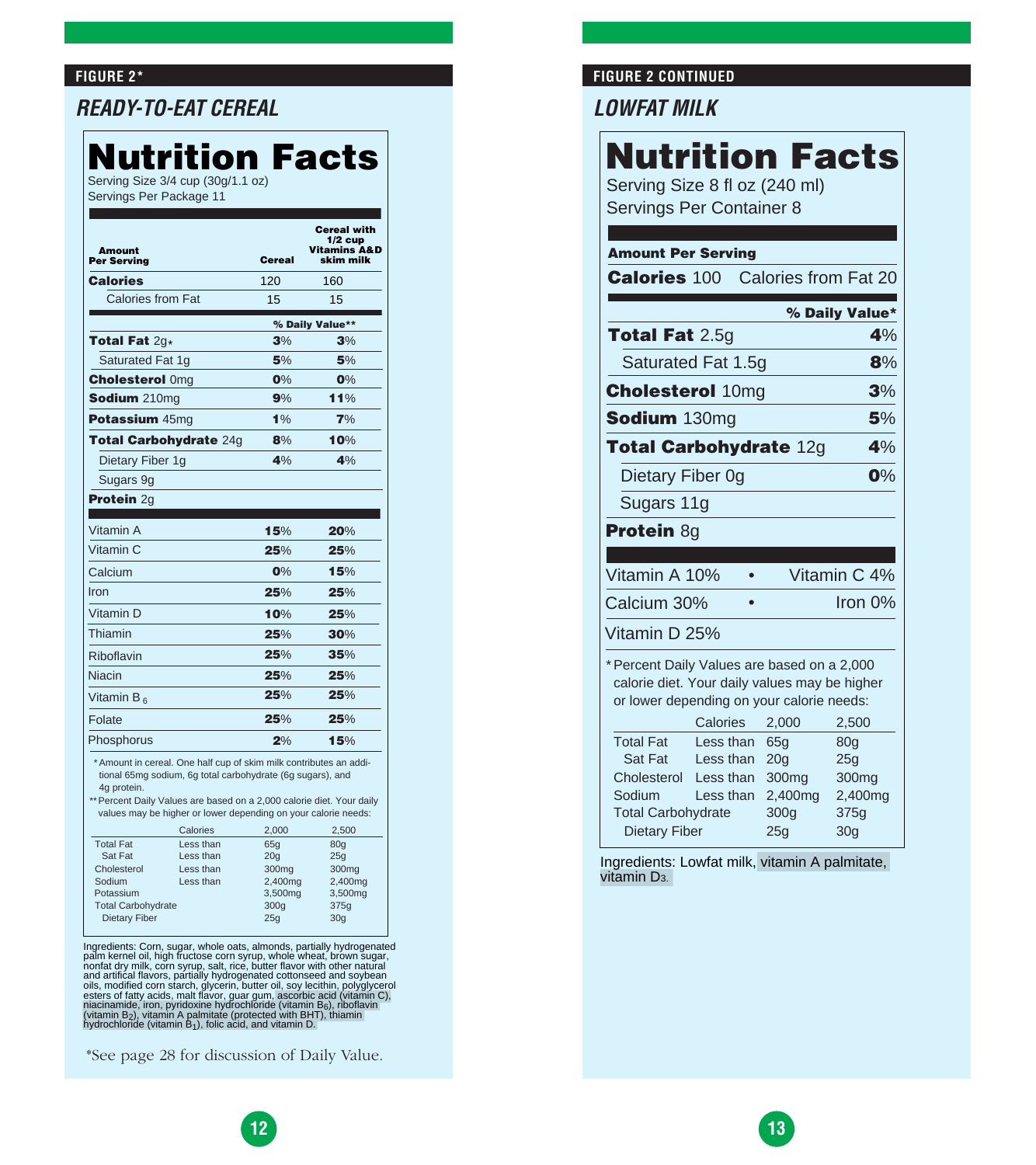Sometimes supplements are needed to meet specific nutrient requirements. For example, older people and others with little exposure to sunlight may need a vitamin D supplement. Women of childbearing age may reduce the risk of certain birth defects by consuming folate-rich foods or folic acid supplements. Iron supplements are recommended for pregnant women. However, because foods contain many nutrients and other substances that promote health, the use of supplements cannot substitute for proper food choices.

## ADVICE FOR TODAY

Enjoy eating a variety of foods. Get the many nutrients your body needs by choosing among the varied foods you enjoy from these groups: grain products, vegetables, fruits, milk and milk products, protein-rich plant foods (beans, nuts), and protein-rich animal foods (lean meat, poultry, fish, and eggs). Remember to choose lean and lowfat foods and beverages most often. Many foods you eat contain servings from more than one food group. For example, soups and stews may contain meat, beans, noodles, and vegetables.

## Balance the food you eat with physical activity maintain or improve your weight

Many Americans gain weight in adult-<br>hood, increasing their risk for high blood pressure, heart disease, stroke, diabetes, certain types of cancer, arthritis, breathing problems, and other illness. Therefore, most adults should not gain weight. If you are overweight and have one of these problems, you should try to lose weight, or at the very least, not gain weight. If you are uncertain about your risk of developing a problem associated with overweight, you should consult a health professional.

## How to maintain your weight

In order to stay at the same body weight, people must balance the amount of calories in the foods and drinks they consume with the amount of calories the body uses. Physical activity is an important way to use food energy. Most Americans spend much of their working day in activities that require little energy. In addition, many Americans of all ages now spend a lot of leisure time each day being inactive, for example, watching television or working at a computer. To burn calories, devote less time to sedentary activities like sitting. Spend more time in activities like walking to the store or around the block. Use stairs rather than elevators. Less sedentary activity and more vigorous activity may help you reduce body fat and disease risk. Try to do 30 minutes or more of moderate physical activity on most—preferably all days of the week (box 5).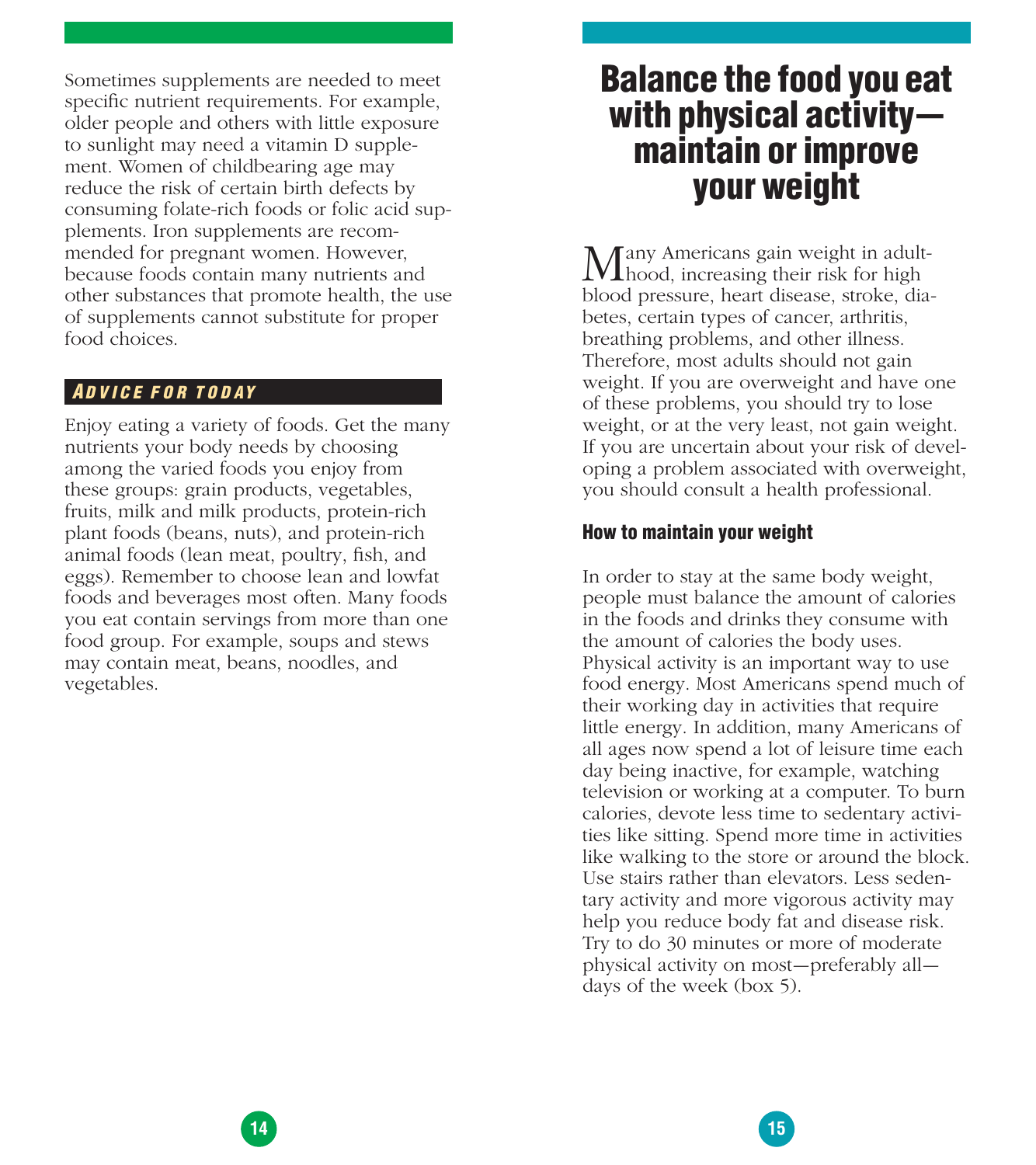## **TO INCREASE CALORIE EXPENDITURE BY PHYSICAL ACTIVITY**

*Remember to accumulate 30 minutes or more of moderate physical activity on most—preferably all—days of the week.*

## **Examples of moderate physical activities for healthy U.S. adults**

walking briskly (3–4 miles per hour) conditioning or general calisthenics home care, general cleaning racket sports such as table tennis mowing lawn, power mower golf—pulling cart or carrying clubs home repair, painting fishing, standing/casting jogging swimming (moderate effort) cycling, moderate speed (≤10 miles per hour) gardening canoeing leisurely (2.0–3.9 miles per hour) dancing Source: Adapted from Pate, et al., *Journal of the American Medical Association,* 1995, Vol. 273, p. 404.

The kinds and amounts of food people eat affect their ability to maintain weight. Highfat foods contain more calories per serving than other foods and may increase the likelihood of weight gain. However, even when people eat less high-fat food, they still can gain weight from eating too much of foods high in starch, sugars, or protein. Eat a variety of foods, emphasizing pasta, rice, bread, and other whole-grain foods as well as fruits and vegetables. These foods are filling, but lower in calories than foods rich in fats or oils.

The pattern of eating may also be important. Snacks provide a large percentage of daily calories for many Americans. Unless nutritious snacks are part of the daily meal plan, snacking may lead to weight gain. A pattern of frequent binge-eating, with or without alternating periods of food restriction, may also contribute to weight problems.

Maintaining weight is equally important for older people who begin to lose weight as they age. Some of the weight that is lost is muscle. Maintaining muscle through regular activity helps to keep older people feeling well and helps to reduce the risk of falls and fractures.

## How to evaluate your body weight

Healthy weight ranges for adult men and women of all ages are shown in figure 3. See where your weight falls on the chart for people of your height. The health risks due to excess weight appear to be the same for older as for younger adults. Weight ranges are shown in the chart because people of the same height may have equal amounts of body fat but different amounts of muscle and bone. However, the ranges do not mean that it is healthy to gain weight, even within the same weight range. The higher weights in the healthy weight range apply to people with more muscle and bone.

Weights above the healthy weight range are less healthy for most people. The further you are above the healthy weight range for your height, the higher your weight-related risk (figure 3). Weights slightly below the range may be healthy for some people but are sometimes the result of health problems, especially when weight loss is unintentional.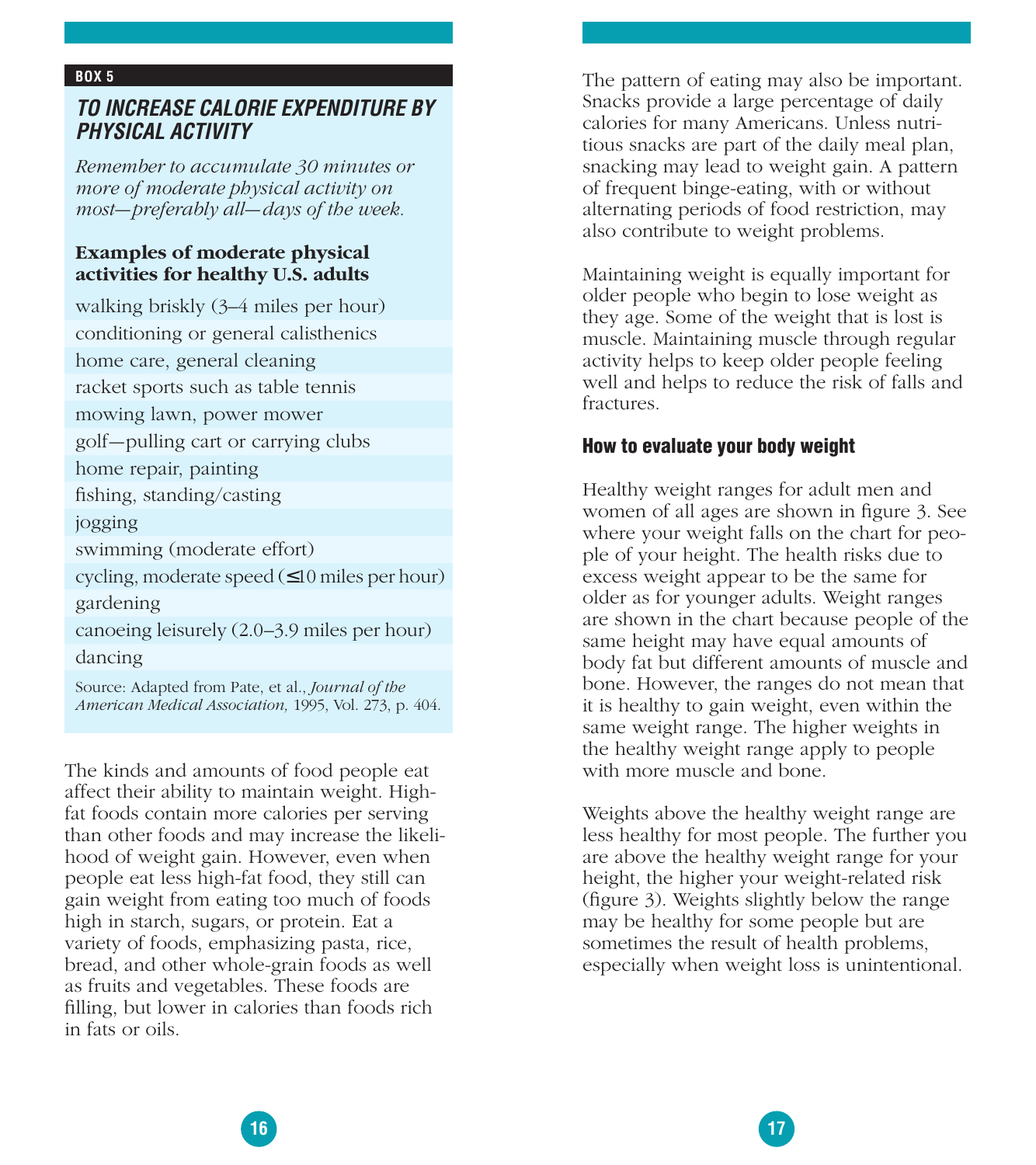#### **FIGURE 3**

## **ARE YOU OVERWEIGHT?**



\* Without shoes.

† Without clothes. The higher weights apply to people with more muscle and bone, such as many men. Source: Report of the Dietary Guidelines Advisory Committee on the Dietary Guidelines for Americans, 1995, pages 23-24.

## Location of body fat

Research suggests that the location of body fat also is an important factor in health risks for adults. Excess fat in the abdomen (stomach area) is a greater health risk than excess fat in the hips and thighs. Extra fat in the abdomen is linked to high blood pressure, diabetes, early heart disease, and certain types of cancer. Smoking and too much alcohol increase abdominal fat and the risk for diseases related to obesity. Vigorous exercise helps to reduce abdominal fat and decrease the risk for these diseases. The easiest way to check your body fat distribution is to measure around your waistline with a tape measure and compare this with the measure around your hips or buttocks to see if your abdomen is larger. If you are in doubt, you may wish to seek advice from a health professional.

## Problems with excessive thinness

Being too thin can occur with anorexia nervosa, other eating disorders, or loss of appetite, and is linked to menstrual irregularity and osteoporosis in women, and greater risk of early death in both women and men. Many people—especially women—are concerned about body weight, even when their weight is normal. Excessive concern about weight may cause or lead to such unhealthy behaviors as excessive exercise, self-induced vomiting, and the abuse of laxatives or other medications. These practices may only worsen the concern about weight. If you lose weight suddenly or for unknown reasons, see a physician. Unexplained weight loss may be an early clue to a health problem.

## If you need to lose weight

You do not need to lose weight if your weight is already within the healthy range in the figure, if you have gained less than 10 pounds since you reached your adult height, and if you are otherwise healthy. If you are overweight and have excess abdominal fat, a weight-related medical problem, or a family history of such problems, you need to lose weight. Healthy diets and exercise can help people maintain a healthy weight, and may also help them lose weight. It is important to recognize that overweight is a chronic condition which can only be controlled with long-term changes. To reduce caloric intake, eat less fat and control portion sizes (box 6). If you are not physically active, spend less time in sedentary activities such as watching television, and be more active throughout the day. As people lose weight, the body becomes more efficient at using energy and the rate of weight loss may decrease. Increased physical activity will help you to continue losing weight and to avoid gaining it back (box 5).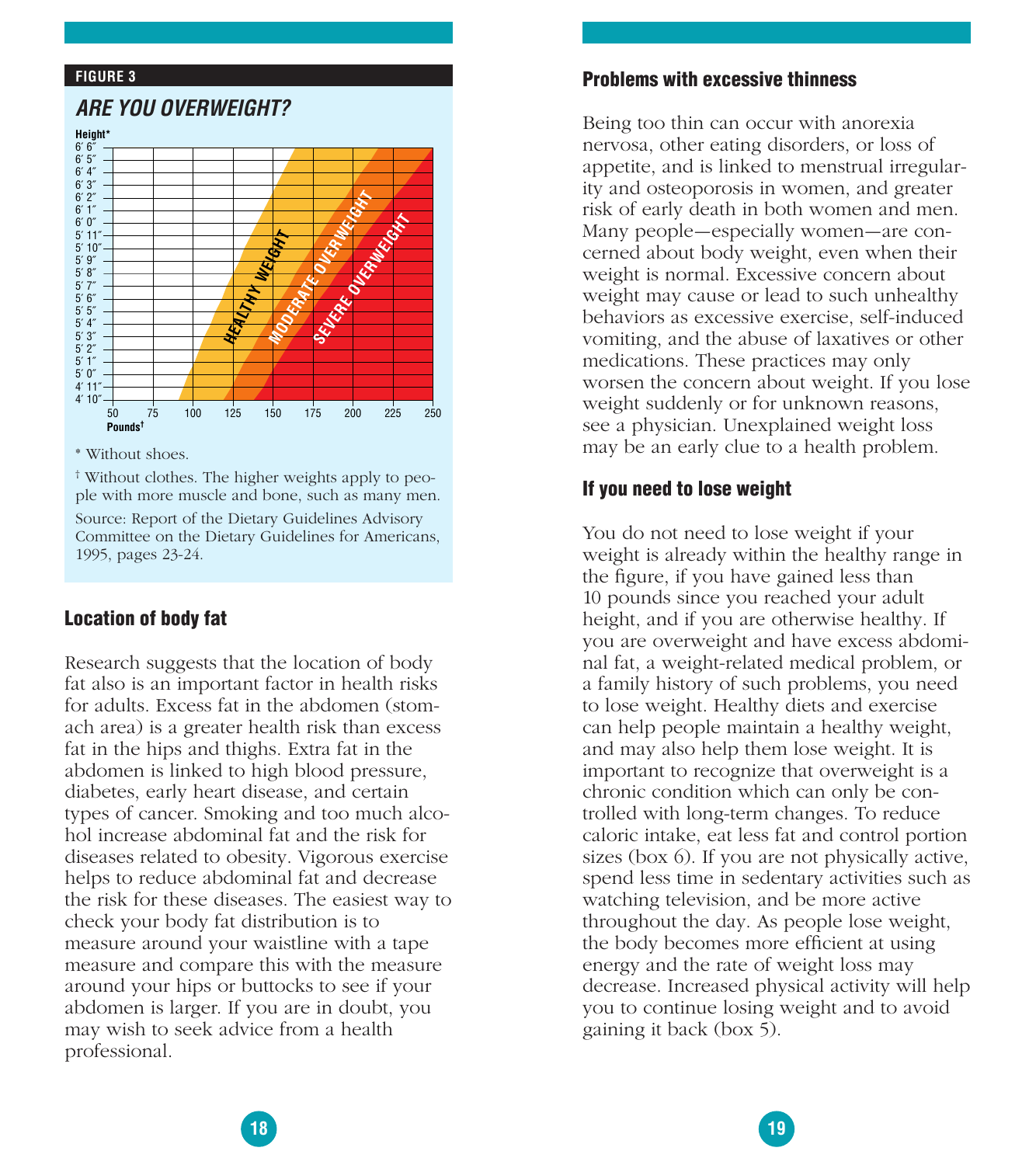## **TO DECREASE CALORIE INTAKE**

- Eat a variety of foods that are low in calories and high in nutrients—check the Nutrition Facts Label.
- Eat less fat and fewer high-fat foods.
- Eat smaller portions and limit second helpings of foods high in fat and calories.
- Eat more vegetables and fruits without fats and sugars added in preparation or at the table.
- Eat pasta, rice, breads, and cereals without fats and sugars added in preparation or at the table.
- Eat less sugars and fewer sweets (like candy, cookies, cakes, soda).
- Drink less or no alcohol.

Many people are not sure how much weight they should lose. Weight loss of only 5–10 percent of body weight may improve many of the problems associated with overweight, such as high blood pressure and diabetes. Even a smaller weight loss can make a difference. If you are trying to lose weight, do so slowly and steadily. A generally safe rate is 1/2–1 pound a week until you reach your goal. Avoid crash weight-loss diets that severely restrict calories or the variety of foods. Extreme approaches to weight loss, such as self-induced vomiting or the use of laxatives, amphetamines, or diuretics, are not appropriate and can be dangerous to your health.

## Weight regulation in children

Children need enough food for proper growth. To promote growth and development and prevent overweight, teach children to eat grain products; vegetables and fruits; lowfat milk products or other calcium-rich foods; beans, lean meat, poultry, fish or other protein-rich foods; and to participate in vigorous activity. Limiting television time and encouraging children to play actively in a safe environment are helpful steps. Although limiting fat intake may help to prevent excess weight gain in children, fat should not be restricted for children younger than 2 years of age. Helping overweight children to achieve a healthy weight along with normal growth requires more caution. Modest reductions in dietary fat, such as the use of lowfat milk rather than whole milk, are not hazardous. However, major efforts to change a child's diet should be accompanied by monitoring of growth by a health professional at regular intervals.

## ADVICE FOR TODAY

Try to maintain your body weight by balancing what you eat with physical activity. If you are sedentary, try to become more active. If you are already very active, try to continue the same level of activity as you age. More physical activity is better than less, and any is better than none. If your weight is not in the healthy range, try to reduce health risks through better eating and exercise habits. Take steps to keep your weight within the healthy range (neither too high nor too low). Have children's heights and weights checked regularly by a health professional.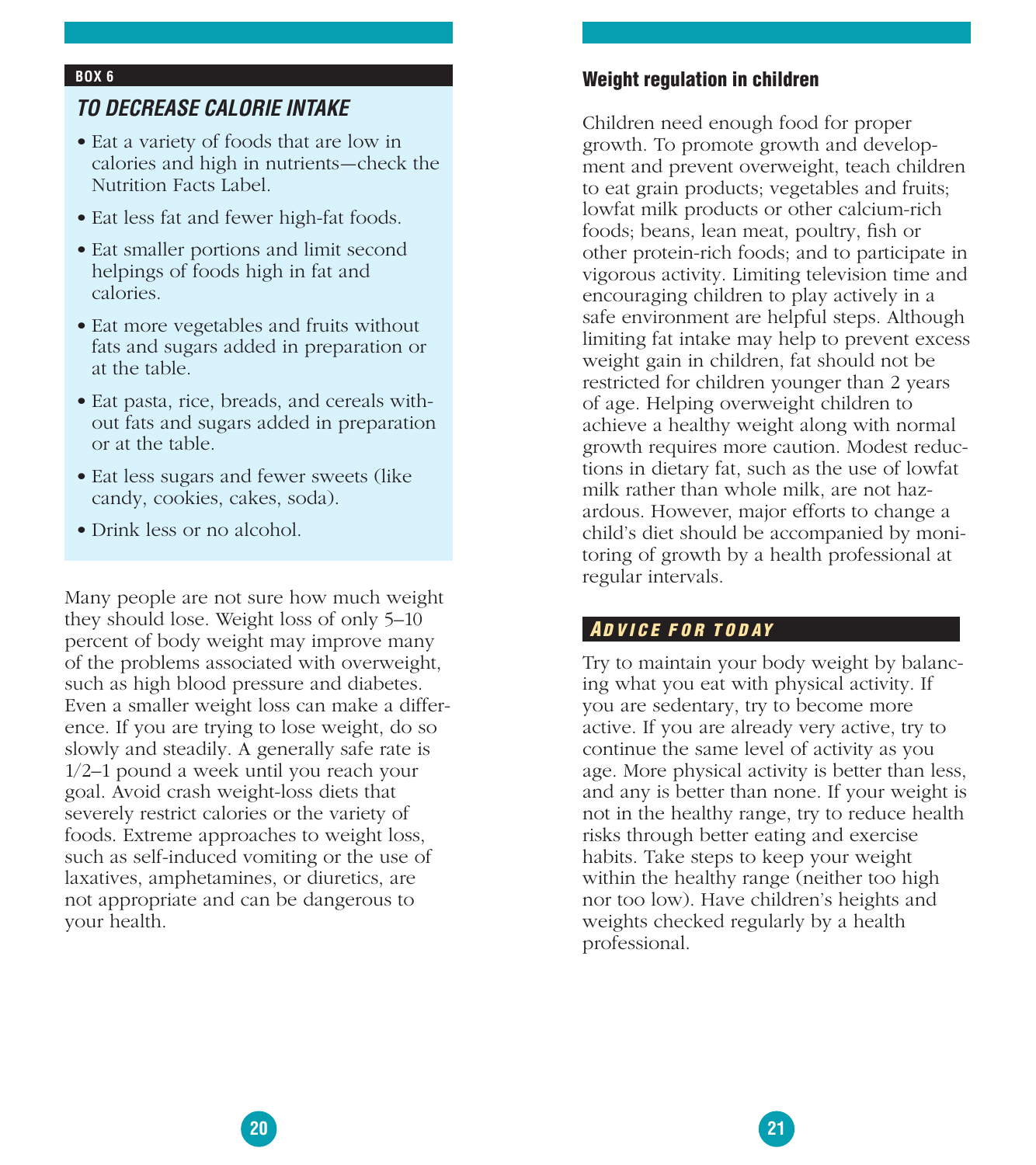## Choose a diet with plenty of grain products, vegetables, and fruits

rain products, vegetables, and fruits are  $\bf{J}$  key parts of a varied diet. They are emphasized in this guideline because they provide vitamins, minerals, complex carbohydrates (starch and dietary fiber), and other substances that are important for good health. They are also generally low in fat, depending on how they are prepared and what is added to them at the table. Most Americans of all ages eat fewer than the recommended number of servings of grain products, vegetables, and fruits, even though consumption of these foods is associated with a substantially lower risk for many chronic diseases, including certain types of cancer.

## Most of the calories in your diet should come from grain products, vegetables, and fruits

These include grain products high in complex carbohydrates—breads, cereals, pasta, rice—found at the base of the Food Guide Pyramid, as well as vegetables such as potatoes and corn. Dry beans (like pinto, navy, kidney, and black beans) are included in the meat and beans group of the Pyramid, but they can count as servings of vegetables instead of meat alternatives.

## Plant foods provide fiber

Fiber is found only in plant foods like whole-grain breads and cereals, beans and peas, and other vegetables and fruits. Because there are different types of fiber in foods, choose a variety of foods daily. Eating a variety of fiber-containing plant foods is important for proper bowel function, can reduce symptoms of chronic constipation,

diverticular disease, and hemorrhoids, and may lower the risk for heart disease and some cancers. However, some of the health benefits associated with a high-fiber diet may come from other components present in these foods, not just from fiber itself. For this reason, fiber is best obtained from foods rather than supplements.

## Plant foods provide a variety of vitamins and minerals essential for health

Most fruits and vegetables are naturally low in fat and provide many essential nutrients and other food components important for health. These foods are excellent sources of vitamin C, vitamin  $B_6$ , carotenoids, including those which form vitamin A (box 7), and folate (box 8). The antioxidant nutrients found in plant foods (e.g., vitamin C, carotenoids, vitamin E, and certain minerals) are presently of great interest to scientists and the public because of their potentially beneficial role in reducing the risk for cancer and certain other chronic diseases. Scientists are also trying to determine if other substances in plant foods protect against cancer.

## **BOX 7**

## **SOME GOOD SOURCES OF CAROTENOIDS\***

- Dark-green leafy vegetables (such as spinach, collards, kale, mustard greens, turnip greens), broccoli, carrots, pumpkin and calabasa, red pepper, sweet potatoes, and tomatoes
- Fruits like mango, papaya, cantaloupe

\* Does not include complete list of examples. You can obtain additional information from "Good Sources of Nutrients," USDA, January 1990. Also read food labels for brand-specific information.

**22**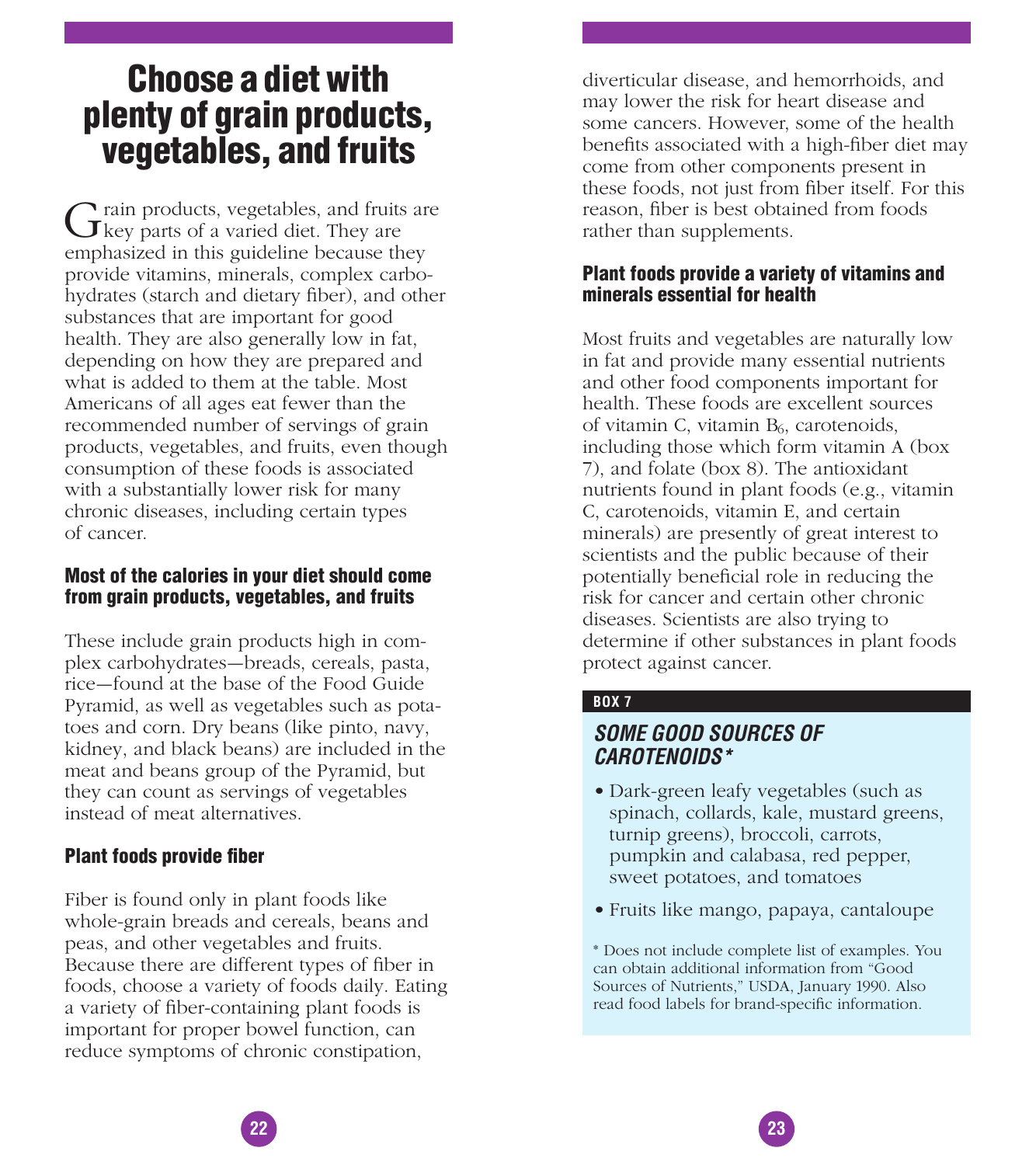Folate, also called folic acid, is a B vitamin that, among its many functions, reduces the risk of a serious type of birth defect (box 8). Minerals such as potassium, found in a wide variety of vegetables and fruits, and calcium, found in certain vegetables, may help reduce the risk for high blood pressure (see pages 10 and 37).

The availability of fresh fruits and vegetables varies by season and region of the country, but frozen and canned fruits and vegetables ensure a plentiful supply of these healthful foods throughout the year. Read the Nutrition Facts Label to help choose foods that are rich in carbohydrates, fiber, and nutrients, and low in fat and sodium.

#### **BOX 8**

## **SOME GOOD SOURCES OF FOLATE\***

- Dry beans (like red beans, navy beans, and soybeans), lentils, chickpeas, cow peas, and peanuts
- Many vegetables, especially leafy greens (spinach, cabbage, brussels sprouts, romaine, looseleaf lettuce), peas, okra, sweet corn, beets, and broccoli
- Fruits such as blackberries, boysenberries, kiwifruit, oranges, plantains, strawberries, orange juice, and pineapple juice

\* Does not include complete list of examples. You can obtain additional information from "Good Sources of Nutrients," USDA, January 1990. The Nutrition Facts Label may also provide brand-specific information on this nutrient.

#### **BOX 9**

## **FOR A DIET WITH PLENTY OF GRAIN PRODUCTS, VEGETABLES, AND FRUITS, EAT DAILY—**

### **6–11 servings\* of grain products (breads, cereals, pasta, and rice)**

- Eat products made from a variety of whole grains, such as wheat, rice, oats, corn, and barley.
- Eat several servings of whole-grain breads and cereals daily.
- Prepare and serve grain products with little or no fats and sugars.

### **3–5 servings\* of various vegetables and vegetable juices**

- Choose dark-green leafy and deep-yellow vegetables often.
- Eat dry beans, peas, and lentils often.
- Eat starchy vegetables, such as potatoes and corn.
- Prepare and serve vegetables with little or no fats.

### **2–4 servings\* of various fruits and fruit juices**

- Choose citrus fruits or juices, melons, or berries regularly.
- Eat fruits as desserts or snacks.
- Drink fruit juices.
- Prepare and serve fruits with little or no added sugars.
- \* See box 2, page 7, for what counts as a serving.

## ADVICE FOR TODAY

Eat more grain products (breads, cereals, pasta, and rice), vegetables, and fruits. Eat dry beans, lentils, and peas more often. Increase your fiber intake by eating more of a variety of whole grains, whole-grain products, dry beans, fiber-rich vegetables and fruits such as carrots, corn, peas, pears, and berries (box 9).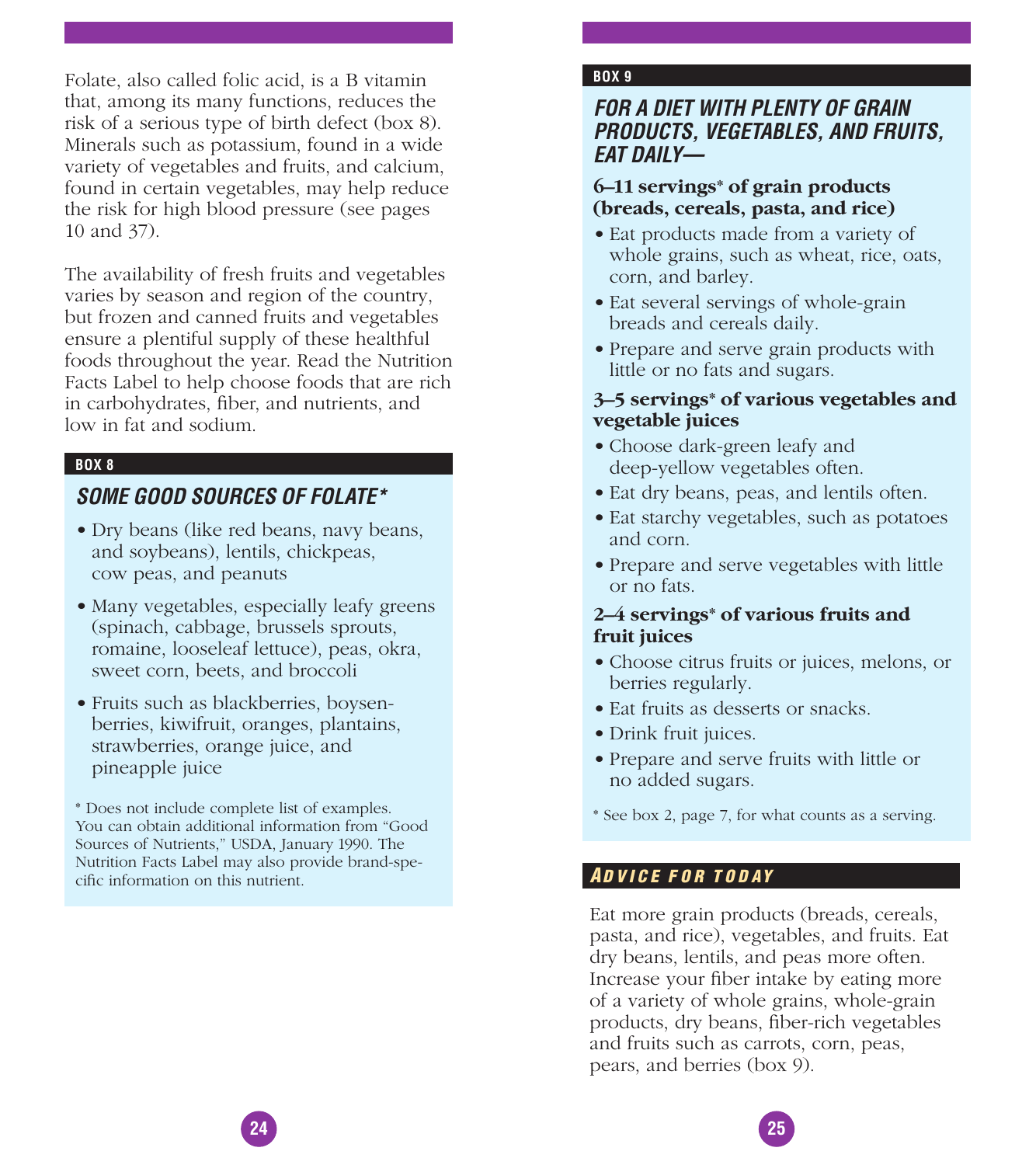## Choose a diet low in fat, saturated fat, and cholesterol

 $\Gamma$  ome dietary fat is needed for good health. **O** Fats supply energy and essential fatty acids and promote absorption of the fat-soluble vitamins A, D, E, and K. Most people are aware that high levels of saturated fat and cholesterol in the diet are linked to increased blood cholesterol levels and a greater risk for heart disease. More Americans are now eating less fat, saturated fat, and cholesterol-rich foods than in the recent past, and fewer people are dying from the most common form of heart disease. Still, many people continue to eat high-fat diets, the number of overweight people has increased, and the risk of heart disease and certain cancers (also linked to fat intake) remains high. This guideline emphasizes the continued importance of choosing a diet with less total fat, saturated fat, and cholesterol.

## Foods high in fat should be used sparingly

Some foods and food groups in the Food Guide Pyramid are higher in fat than others. Fats and oils, and some types of desserts and snack foods that contain fat provide calories but few nutrients. Many foods in the milk group and in the meat and beans group (which includes eggs and nuts, as well as meat, poultry, and fish) are also high in fat, as are some processed foods in the grain group. Choosing lower fat options among these foods allows you to eat the recommended servings from these groups and increase the amount and variety of grain products, fruits, and vegetables in your diet without going over your calorie needs.

## Choose a diet low in fat

Fat, whether from plant or animal sources, contains more than twice the number of calories of an equal amount of carbohydrate or protein. Choose a diet that provides no more than 30 percent of total calories from fat. The upper limit on the grams of fat in your diet will depend on the calories you need (box 10). Cutting back on fat can help you consume fewer calories. For example, at 2,000 calories per day, the suggested upper limit of calories from fat is about 600 calories. Sixty-five grams of fat contribute about 600 calories (65 grams of fat  $\times$  9 calories per gram = about 600 calories). On the Nutrition Facts Label, 65 grams of fat is the *Daily Value* for a 2,000-calorie intake (figure 4).

### **BOX 10**

## **MAXIMUM TOTAL FAT INTAKE AT DIFFERENT CALORIE LEVELS**

| <b>Calories</b>             | 1,600 | 2.200 | 2,800 |
|-----------------------------|-------|-------|-------|
| <b>Total fat</b><br>(grams) | 53    | 73    | 93    |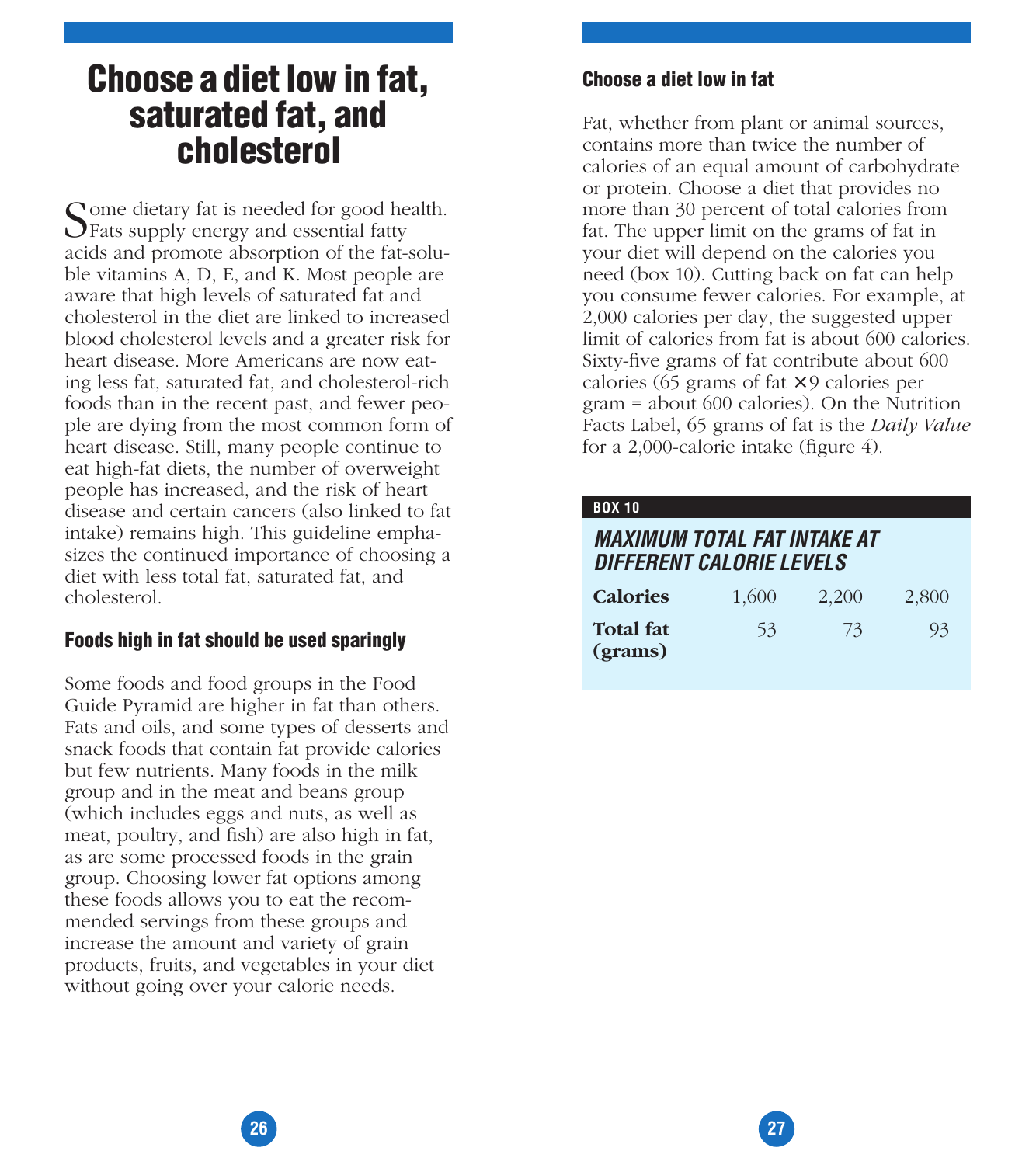#### **FIGURE 4**

**COOKIES**

|                                               | LUUNIES                                                                                                                                   |                                                            |
|-----------------------------------------------|-------------------------------------------------------------------------------------------------------------------------------------------|------------------------------------------------------------|
|                                               | <b>Nutrition Facts</b><br>Serving Size 3 cookies (34g/1.2 oz)<br>Servings Per Container About 5                                           | <b>Calories from</b><br><b>Fat</b> are now<br>shown on the |
| <b>Serving Size</b><br>reflects the<br>amount | <b>Amount Per Serving</b><br>Calories from Fat 90<br>Calories 180                                                                         | label to help<br>consumers<br>meet dietarv                 |
| typically eaten                               | % Daily Value*                                                                                                                            | quidelines that                                            |
|                                               | <b>Total Fat 10g</b><br>15%                                                                                                               | recommend                                                  |
| by many                                       | Saturated Fat 3.5q<br>18%                                                                                                                 | people get no                                              |
| people.                                       | Polyunsaturated Fat 1g                                                                                                                    | more than 30                                               |
|                                               | Monounsaturated Fat 5q                                                                                                                    | percent of the                                             |
|                                               | <b>Cholesterol 10mg</b><br>3%                                                                                                             | calories in the                                            |
|                                               | Sodium 80mg<br>3%                                                                                                                         | overall diet fro                                           |
|                                               | Total Carbohydrate 21g<br>7%                                                                                                              | fat.                                                       |
| The list of                                   | Dietary Fiber 1g<br>4%                                                                                                                    |                                                            |
| nutrients                                     | Sugars 11g                                                                                                                                | % Daily Value                                              |
| covers                                        | Protein 2g                                                                                                                                | (DV) shows                                                 |
| those most                                    |                                                                                                                                           | how a food in                                              |
| important                                     | Vitamin C 0%<br>Vitamin A 0%<br>$\bullet$                                                                                                 | the specified                                              |
| to the                                        | Calcium 0%<br>Iron $4%$<br>٠                                                                                                              | serving size fit                                           |
| health of                                     | Riboflavin 4%<br>Thiamin 6%<br>۰                                                                                                          | into the overal                                            |
| today's                                       | Niacin 4%                                                                                                                                 | daily diet. By                                             |
| consumers.                                    | * Percent Daily Values are based on a 2,000<br>calorie diet. Your daily values may be higher<br>or lower depending on your calorie needs: | using the %D<br>vou can easily<br>determine                |
|                                               | Calories<br>2,000<br>2,500<br><b>Total Fat</b><br>Less than<br>65q<br>80q                                                                 | whether a food                                             |
|                                               | Sat Fat<br>Less than 20g<br>25q                                                                                                           | contributes a l                                            |
|                                               | Cholesterol Less than 300mg<br>300mg                                                                                                      | or a little of a                                           |
|                                               | Sodium<br>Less than 2,400mg<br>2,400mg<br><b>Total Carbohydrate</b><br>300q<br>375q                                                       | particular                                                 |
|                                               | <b>Dietary Fiber</b><br>25q<br>30q                                                                                                        | nutrient. And                                              |
|                                               | Ingredients: Unbleached enriched wheat flour                                                                                              | you can                                                    |
|                                               | fflour, niacin, reduced iron, thiamin mononitrate<br>(vitamin B <sub>1</sub> )], sweet chocolate (sugar, chocolate                        | compare<br>different foods                                 |

(vitamin B1)], sweet chocolate (sugar, chocolate liquor, cocoa butter, soy lecithin added as an emulsifier, vanilla extract), sugar, partially hydro-genated vegetable shortening (soybean, cottonseed and/or canola oils), nonfat milk, whole eggs, cornstarch, egg whites, salt, vanilla extract, baking soda, and soy lecithin.

**Fat** are now hown on the label to help consumers meet dietary uidelines that ecommend people get no more than 30 ercent of the alories in their verall diet from at. **% Daily Value (DV)** shows ow a food in he specified erving size fits **ito the overall** aily diet. By sing the %DV ou can easily etermine hether a food ontributes a lot or a little of a articular utrient. And ou can

ompare different foods with no need to do any calculations.

supply smaller amounts of saturated fat. On the Nutrition Facts Label, 20 grams of saturated fat (9 percent of caloric intake) is the *Daily Value* for a 2,000-calorie diet (figure 4).

*Monounsaturated and polyunsaturated fat*. Olive and canola oils are particularly high in monounsaturated fats; most other vegetable oils, nuts, and high-fat fish are good sources of polyunsaturated fats. Both kinds of unsaturated fats reduce blood cholesterol when they replace saturated fats in the diet. The fats in most fish are low in saturated fatty acids and contain a certain type of polyunsaturated fatty acid (omega-3) that is under study because of a possible association with a decreased risk for heart disease in certain people. Remember that the total fat in the diet should be consumed at a moderate level—that is, no more than 30 percent of calories. Mono- and polyunsaturated fat sources should replace saturated fats within this limit.

Partially hydrogenated vegetable oils, such as those used in many margarines and shortenings, contain a particular form of unsaturated fat known as trans-fatty acids that may raise blood cholesterol levels, although not as much as saturated fat.

## Choose a diet low in saturated fat

Fats contain both saturated and unsaturated (monounsaturated and polyunsaturated) fatty acids. Saturated fat raises blood cholesterol more than other forms of fat. Reducing saturated fat to less than 10 percent of calories will help you lower your blood cholesterol level. The fats from meat, milk, and milk products are the main sources of saturated fats in most diets. Many bakery products are also sources of saturated fats. Vegetable oils

**28**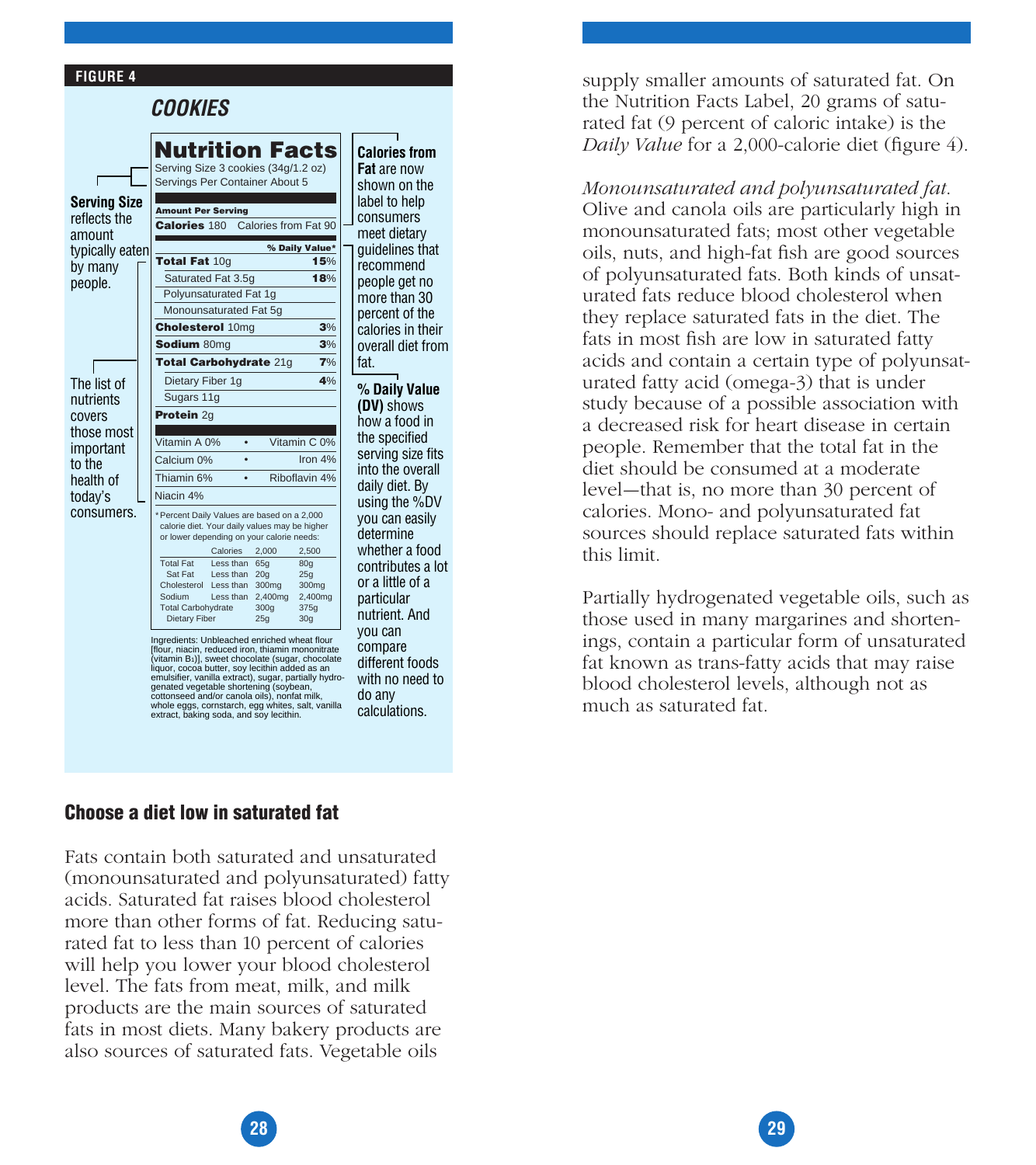## Choose a diet low in cholesterol

The body makes the cholesterol it requires. In addition, cholesterol is obtained from food. Dietary cholesterol comes from animal sources such as egg yolks, meat (especially organ meats such as liver), poultry, fish, and higher fat milk products. Many of these foods are also high in saturated fats. Choosing foods with less cholesterol and saturated fat will help lower your blood cholesterol levels (box 11). The Nutrition Facts Label lists the *Daily Value* for cholesterol as 300 mg. You can keep your cholesterol intake at this level or lower by eating more grain products, vegetables and fruits, and by limiting intake of high cholesterol foods.

## Advice for children

Advice in the previous sections does not apply to infants and toddlers below the age of 2 years. After that age, children should gradually adopt a diet that, by about 5 years of age, contains no more than 30 percent of calories from fat. As they begin to consume fewer calories from fat, children should replace these calories by eating more grain products, fruits, vegetables, and lowfat milk products or other calcium-rich foods, and beans, lean meat, poultry, fish, or other protein-rich foods.

#### **BOX 11**

## **FOR A DIET LOW IN FAT, SATURATED FAT, AND CHOLESTEROL**

## *Fats and Oils*

- Use fats and oils sparingly in cooking and at the table.
- Use small amounts of salad dressings and spreads such as butter, margarine, and mayonnaise. Consider using lowfat or fat-free dressings for salads.
- Choose vegetable oils and soft margarines most often because they are lower in saturated fat than solid shortenings and animal fats, even though their caloric content is the same.
- Check the Nutrition Facts Label to see how much fat and saturated fat are in a serving; choose foods lower in fat and saturated fat.

## *Grain Products, Vegetables, and Fruits*

- Choose lowfat sauces with pasta, rice, and potatoes.
- Use as little fat as possible to cook vegetables and grain products.
- Season with herbs, spices, lemon juice, and fat-free or lowfat salad dressings.

## *Meat, Poultry, Fish, Eggs, Beans, and Nuts*

- Choose two to three servings of lean fish, poultry, meats, or other protein-rich foods, such as beans, daily. Use meats labeled "lean" or "extra lean." Trim fat from meat; take skin off poultry. (Three ounces of cooked lean beef or chicken without skin—a piece the size of a deck of cards—provides about 6 grams of fat; a piece of chicken with skin or untrimmed meat of that size may have as much as twice this amount of fat.) Most beans and bean products are almost fat-free and are a good source of protein and fiber.
- Limit intake of high-fat processed meats such as sausages, salami, and other cold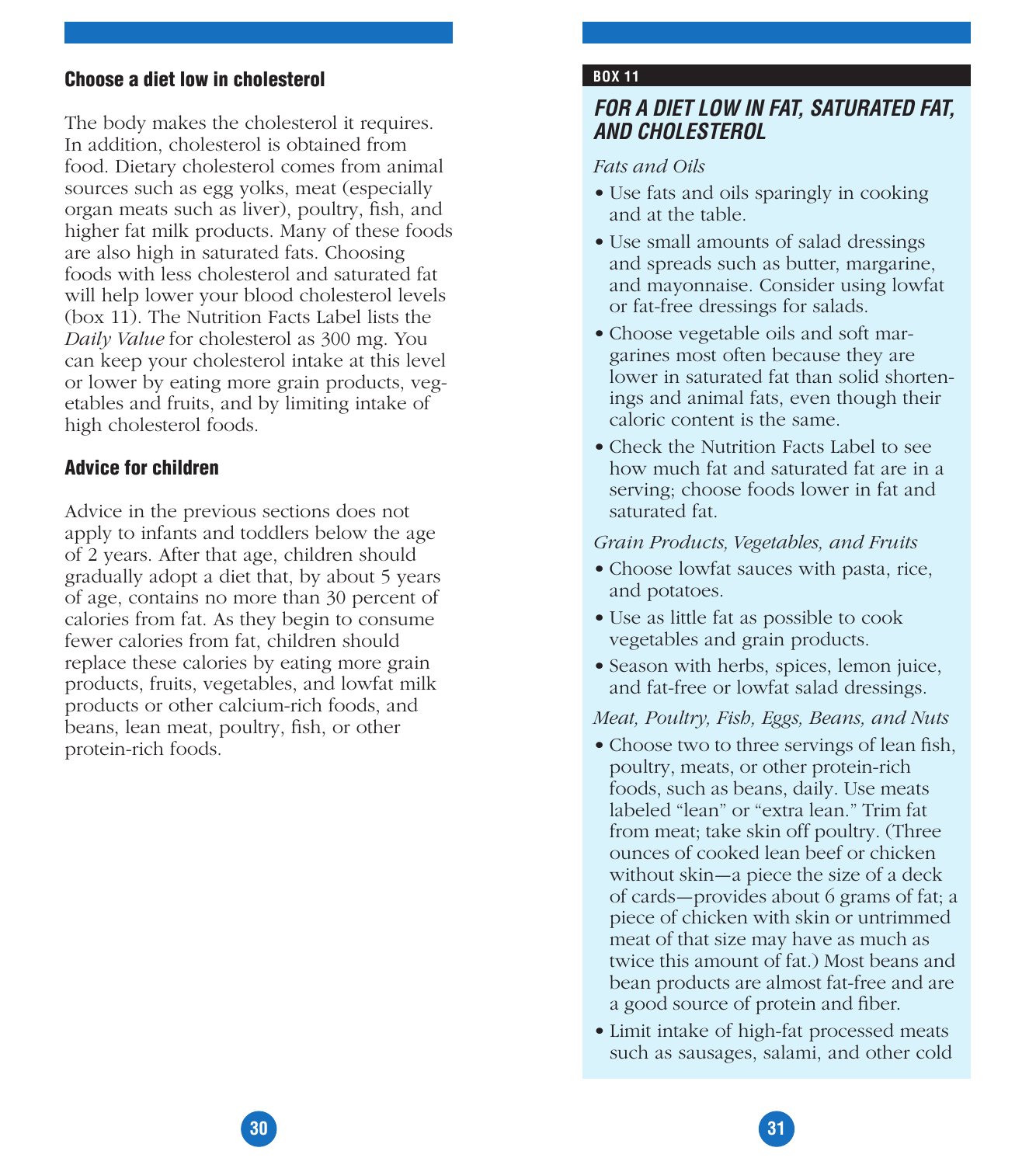#### **BOX 11, CONTINUED**

cuts; choose lower fat varieties by reading the Nutrition Facts Label.

• Limit the intake of organ meats (three ounces of cooked chicken liver have about 540 mg of cholesterol); use egg yolks in moderation (one egg yolk has about 215 mg of cholesterol). Egg whites contain no cholesterol and can be used freely.

#### *Milk and Milk Products*

- Choose skim or lowfat milk, fat-free or lowfat yogurt, and lowfat cheese.
- Have two to three lowfat servings daily. Add extra calcium to your diet without added fat by choosing fat-free yogurt and lowfat milk more often. [One cup of skim milk has almost no fat, 1 cup of 1 percent milk has 2.5 grams of fat, 1 cup of 2 percent milk has 5 grams (one teaspoon) of fat, and 1 cup of whole milk has 8 grams of fat.] If you do not consume foods from this group, eat other calcium-rich foods (box 3, page 10).

#### ADVICE FOR TODAY

To reduce your intake of fat, saturated fat, and cholesterol, follow these recommendations, as illustrated in the Food Guide Pyramid, which apply to diets consumed over several days and not to single meals or foods.

- Use fats and oils sparingly.
- Use the Nutrition Facts Label to help you choose foods lower in fat, saturated fat, and cholesterol.
- Eat plenty of grain products, vegetables, and fruits.
- Choose lowfat milk products, lean meats, fish, poultry, beans, and peas to get essential nutrients without substantially increasing calorie and saturated fat intakes.

## Choose a diet moderate in sugars

## Sugars come in many forms

Sugars are carbohydrates. Dietary carbohydrates also include the complex carbohydrates starch and fiber. During digestion all carbohydrates except fiber break down into sugars. Sugars and starches occur naturally in many foods that also supply other nutrients. Examples of these foods include milk, fruits, some vegetables, breads, cereals, and grains. Americans eat sugars in many forms, and most people like their taste. Some sugars are used as natural preservatives, thickeners, and baking aids in foods; they are often added to foods during processing and preparation or when they are eaten. The body cannot tell the difference between naturally occurring and added sugars because they are identical chemically.

## Sugars, health, and weight maintenance

Scientific evidence indicates that diets high in sugars do not cause hyperactivity or diabetes. The most common type of diabetes occurs in overweight adults. Avoiding sugars alone will not correct overweight. To lose weight reduce the total amount of calories from the food you eat and increase your level of physical activity (see pages 19–20).

If you wish to maintain your weight when you eat less fat, replace the lost calories from fat with equal calories from fruits, vegetables, and grain products, found in the lower half of the Food Guide Pyramid. Some foods that contain a lot of sugars supply calories but few or no nutrients (box 12). These foods are located at the top of the Pyramid. For very active people with high calorie needs, sugars can be an additional source of energy. However, because maintaining a nutritious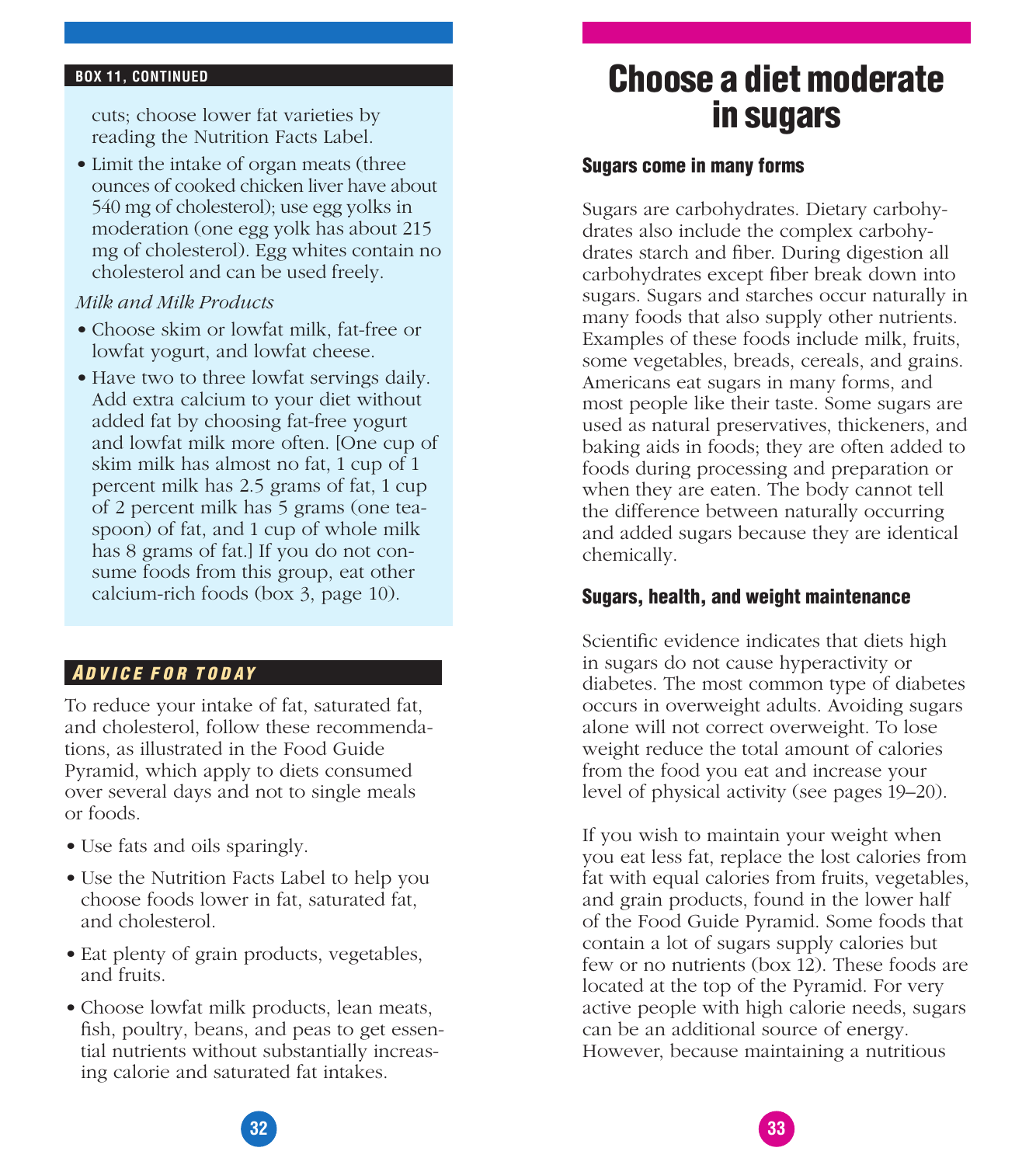## **ON A FOOD LABEL, SUGARS INCLUDE**

brown sugar

corn sweetener

corn syrup

fructose

fruit juice concentrate

glucose (dextrose)

high-fructose corn syrup

honey

invert sugar

lactose

maltose

molasses

raw sugar

[table] sugar (sucrose)

syrup

A food is likely to be high in sugars if one of the above terms appears first or second in the ingredients list, or if several of them are listed.

diet and a healthy weight is very important, sugars should be used in moderation by most healthy people and sparingly by people with low calorie needs. This guideline cautions about eating sugars in large amounts and about frequent snacks of foods and beverages containing sugars that supply unnecessary calories and few nutrients.

## Sugar substitutes

Sugar substitutes such as sorbitol, saccharin, and aspartame are ingredients in many foods. Most sugar substitutes do not provide significant calories and therefore may be useful in the diets of people concerned about calorie intake. Foods containing sugar substitutes, however, may not always be lower in calories than similar products that contain sugars. Unless you reduce the total calories

#### **BOX 13**

## **FOR HEALTHIER TEETH AND GUMS**

- Eat fewer foods containing sugars and starches between meals.
- Brush and floss teeth regularly.
- Use a fluoride toothpaste.
- Ask your dentist or doctor about the need for supplemental fluoride, especially for children.

you eat, the use of sugar substitutes will not cause you to lose weight.

## Sugars and dental caries

Both sugars and starches can promote tooth decay. The more often you eat foods that contain sugars and starches, and the longer these foods are in your mouth before you brush your teeth, the greater the risk for tooth decay. Thus, frequent eating of foods high in sugars and starches as between-meal snacks may be more harmful to your teeth than eating them at meals and then brushing. Regular daily dental hygiene, including brushing with a fluoride toothpaste and flossing, and an adequate intake of fluoride, preferably from fluoridated water, will help you prevent tooth decay (box 13).

## ADVICE FOR TODAY

Use sugars in moderation—sparingly if your calorie needs are low. Avoid excessive snacking, brush with a fluoride toothpaste, and floss your teeth regularly. Read the Nutrition Facts Label on foods you buy. The food label lists the content of total carbohydrate and sugars, as well as calories.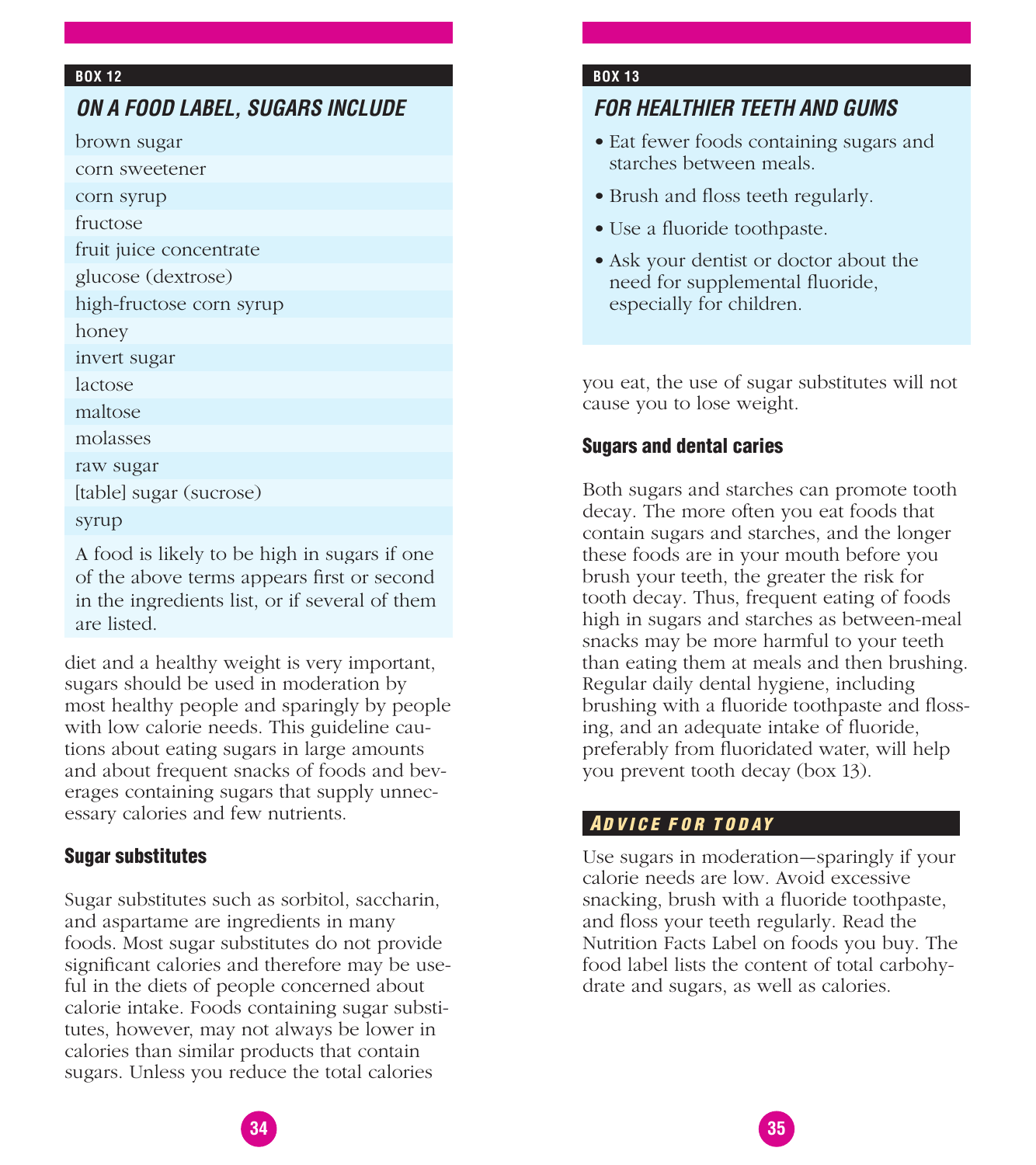## Choose a diet moderate in salt and sodium

## Sodium and salt are found mainly in processed and prepared foods

Sodium and sodium chloride—known commonly as salt—occur naturally in foods, usually in small amounts. Salt and other sodium-containing ingredients are often used in food processing. Some people add salt and salty sauces, such as soy sauce, to their food at the table, but most dietary sodium or salt comes from foods to which salt has already been added during processing or preparation. Although many people add salt to enhance the taste of foods, their preference may weaken with eating less salt.

## Sodium is associated with high blood pressure

In the body, sodium plays an essential role in regulation of fluids and blood pressure. Many studies in diverse populations have shown that a high sodium intake is associated with higher blood pressure. Most evidence suggests that many people at risk for high blood pressure reduce their chances of developing this condition by consuming less salt or sodium. Some questions remain, partly because other factors may interact with sodium to affect blood pressure.

## Other factors affect blood pressure

Following other guidelines in the *Dietary Guidelines for Americans* may also help prevent high blood pressure. An important example is the guideline on weight and physical activity. The role of body weight in blood pressure control is well documented. Blood pressure increases with weight and decreases when weight is reduced. The guideline to consume a diet with plenty of fruits and vegetables is relevant because fruits and vegetables are naturally lower in

sodium and fat and may help with weight reduction and control. Consuming more fruits and vegetables also increases potassium intakes which may help to reduce blood pressure (box 14). Increased physical activity helps lower blood pressure and control weight. Alcohol consumption has also been associated with high blood pressure. Another reason to reduce salt intake is the fact that high salt intakes may increase the amount of calcium excreted in the urine and, therefore, increase the body's need for calcium.

## **BOX 14**

## **SOME GOOD SOURCES OF POTASSIUM\***

- Vegetables and fruits in general, especially
	- potatoes and sweet potatoes
	- spinach, swiss chard, broccoli, winter squashes, and parsnips
	- dates, bananas, cantaloupes, mangoes, plantains, dried apricots, raisins, prunes, orange juice, and grapefruit juice
	- dry beans, peas, lentils
- Milk and yogurt are good sources of potassium and have less sodium than cheese; cheese has much less potassium and usually has added salt.

\* Does not include complete list of examples. You can obtain additional information from "Good Sources of Nutrients," USDA, January 1990. The Nutrition Facts Label may also provide brand-specific information on this nutrient.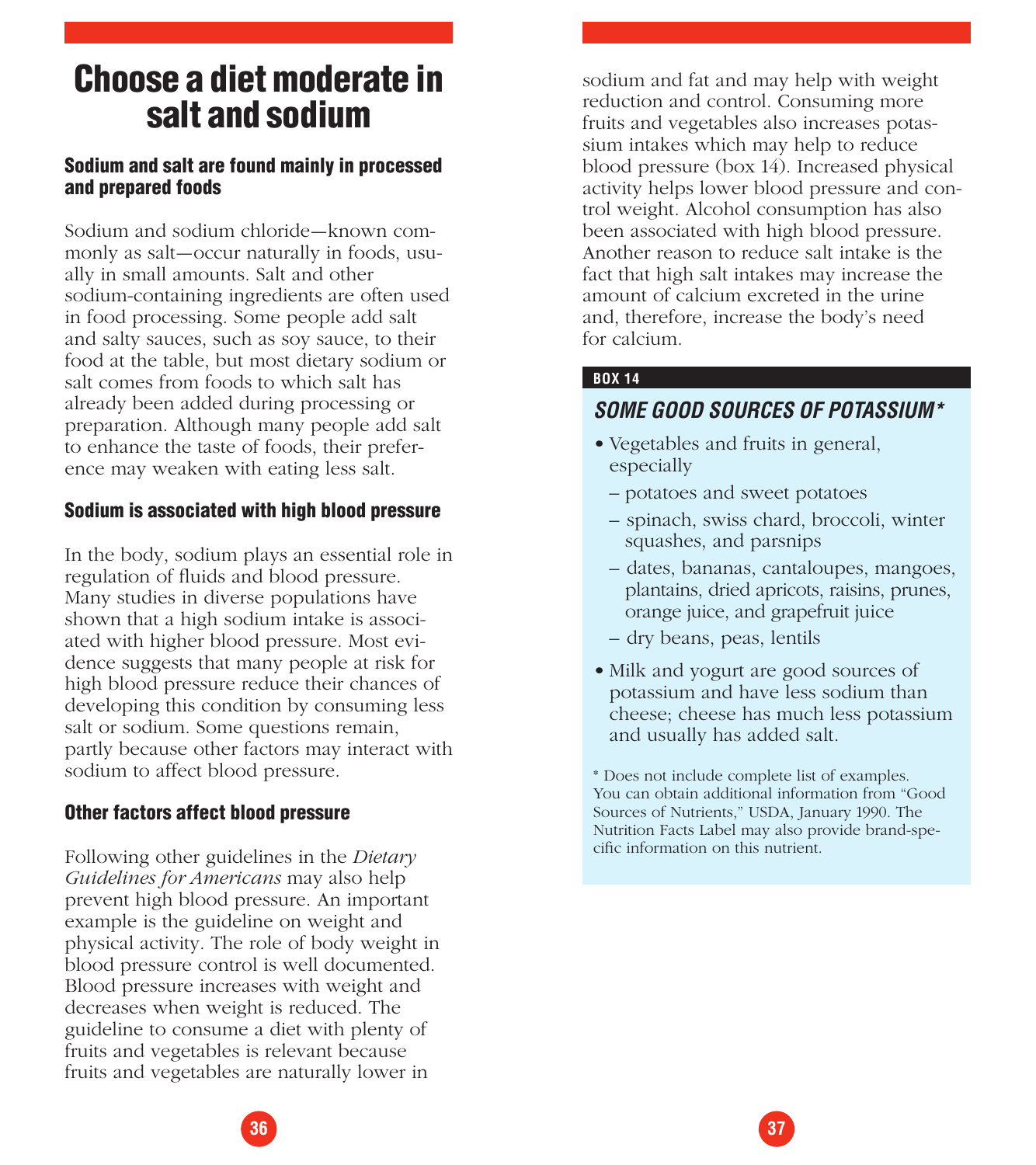## Most Americans consume more salt than is needed

Sodium has an important role in the body. However, most Americans consume more sodium than is needed. The Nutrition Facts Label lists a *Daily Value* of 2,400 mg per day for sodium [2,400 mg sodium per day is contained in 6 grams of sodium chloride (salt)]. In household measures, one level teaspoon of salt provides about 2,300 milligrams of sodium. Most people consume more than this amount.

There is no way at present to tell who might develop high blood pressure from eating too much sodium. However, consuming less salt or sodium is not harmful and can be recommended for the healthy normal adult (box 15).

## ADVICE FOR TODAY

Fresh fruits and vegetables have very little sodium. The food groups in the Food Guide Pyramid include some foods that are high in sodium and other foods that have very little sodium, or can be prepared in ways that add flavor without adding salt. Read the Nutrition Facts Label to compare and help identify foods lower in sodium within each group. Use herbs and spices to flavor food. Try to choose forms of foods that you frequently consume that are lower in sodium and salt.

#### **BOX 15**

## **TO CONSUME LESS SALT AND SODIUM—**

- Read the Nutrition Facts Label to determine the amount of sodium in the foods you purchase. The sodium content of processed foods—such as cereals, breads, soups, and salad dressings often varies widely.
- Choose foods lower in sodium and ask your grocer or supermarket to offer more low-sodium foods. Request less salt in your meals when eating out or traveling.
- If you salt foods in cooking or at the table, add small amounts. Learn to use spices and herbs, rather than salt, to enhance the flavor of food.
- When planning meals, consider that fresh and most plain frozen vegetables are low in sodium.
- When selecting canned foods, select those prepared with reduced or no sodium.
- Remember that fresh fish, poultry, and meat are lower in sodium than most canned and processed ones.
- Choose foods lower in sodium content. Many frozen dinners, packaged mixes, canned soups, and salad dressings contain a considerable amount of sodium. Remember that condiments such as soy and many other sauces, pickles, and olives are high in sodium. Ketchup and mustard, when eaten in large amounts, can also contribute significant amounts of sodium to the diet. Choose lower sodium varieties.
- Choose fresh fruits and vegetables as a lower sodium alternative to salted snack foods.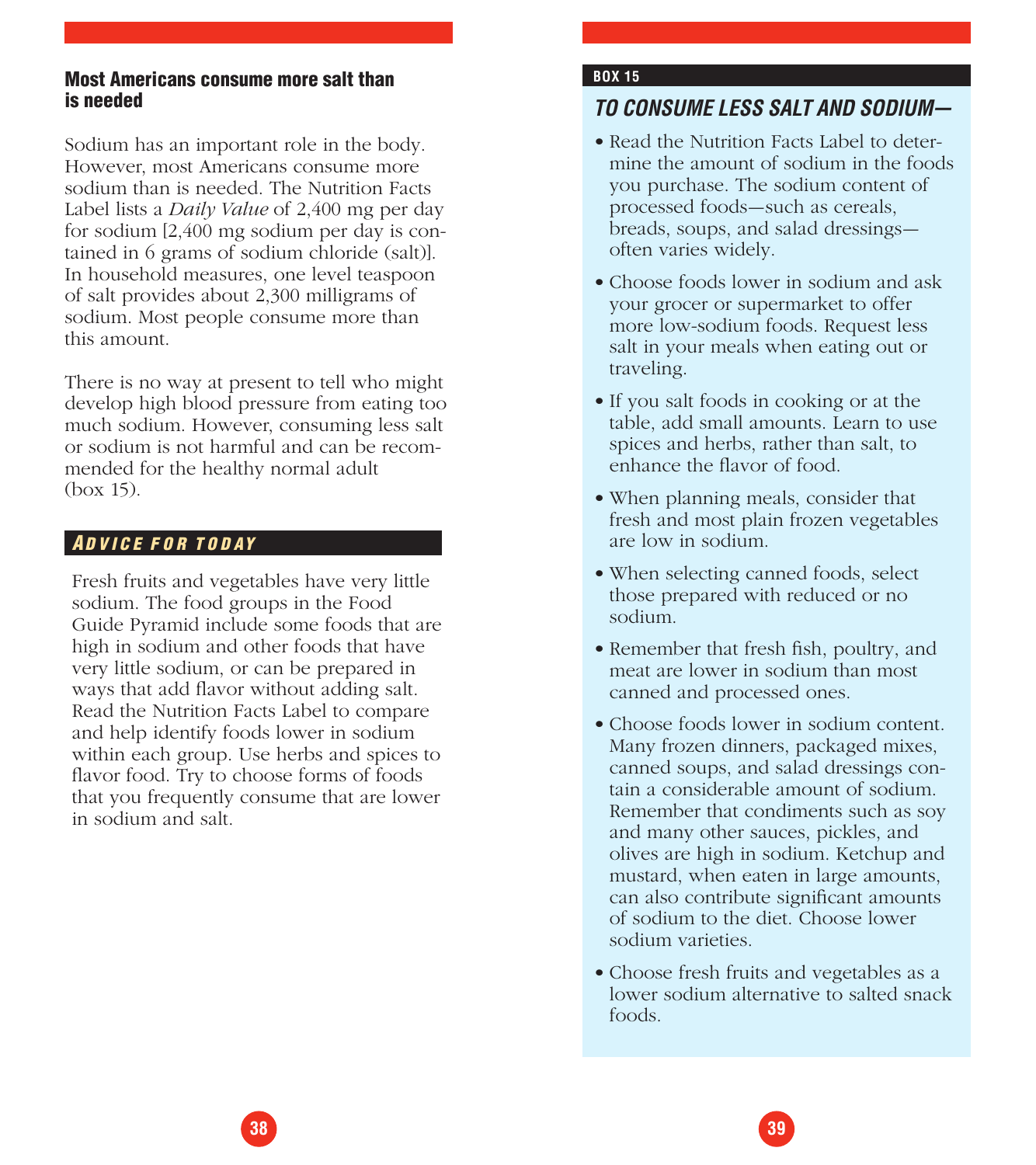## If you drink alcoholic beverages, do so in moderation

Alcoholic beverages supply calories but<br>few or no nutrients. The alcohol in these beverages has effects that are harmful when consumed in excess. These effects of alcohol may alter judgment and can lead to dependency and a great many other serious health problems. Alcoholic beverages have been used to enhance the enjoyment of meals by many societies throughout human history. If adults choose to drink alcoholic beverages, they should consume them only in moderation (box  $16$ ).

Current evidence suggests that moderate drinking is associated with a lower risk for coronary heart disease in some individuals. However, higher levels of alcohol intake raise the risk for high blood pressure, stroke, heart disease, certain cancers, accidents, violence, suicides, birth defects, and overall mortality (deaths). Too much alcohol may cause cirrhosis of the liver, inflammation of

#### **BOX 16**

## **WHAT IS MODERATION?**

Moderation is defined as no more than one drink per day for women and no more than two drinks per day for men.

## **Count as a drink**—

- 12 ounces of regular beer (150 calories)
- 5 ounces of wine (100 calories)
- 1.5 ounces of 80-proof distilled spirits (100 calories)

the pancreas, and damage to the brain and heart. Heavy drinkers also are at risk of malnutrition because alcohol contains calories that may substitute for those in more nutritious foods.

## Who should not drink?

Some people should not drink alcoholic beverages at all. These include:

- Children and adolescents.
- Individuals of any age who cannot restrict their drinking to moderate levels. This is a special concern for recovering alcoholics and people whose family members have alcohol problems.
- Women who are trying to conceive or who are pregnant. Major birth defects, including fetal alcohol syndrome, have been attributed to heavy drinking by the mother while pregnant. While there is no conclusive evidence that an occasional drink is harmful to the fetus or to the pregnant woman, a safe level of alcohol intake during pregnancy has not been established.
- Individuals who plan to drive or take part in activities that require attention or skill. Most people retain some alcohol in the blood up to 2–3 hours after a single drink.
- Individuals using prescription and overthe-counter medications. Alcohol may alter the effectiveness or toxicity of medicines. Also, some medications may increase blood alcohol levels or increase the adverse effect of alcohol on the brain.

## ADVICE FOR TODAY

If you drink alcoholic beverages, do so in moderation, with meals, and when consumption does not put you or others at risk.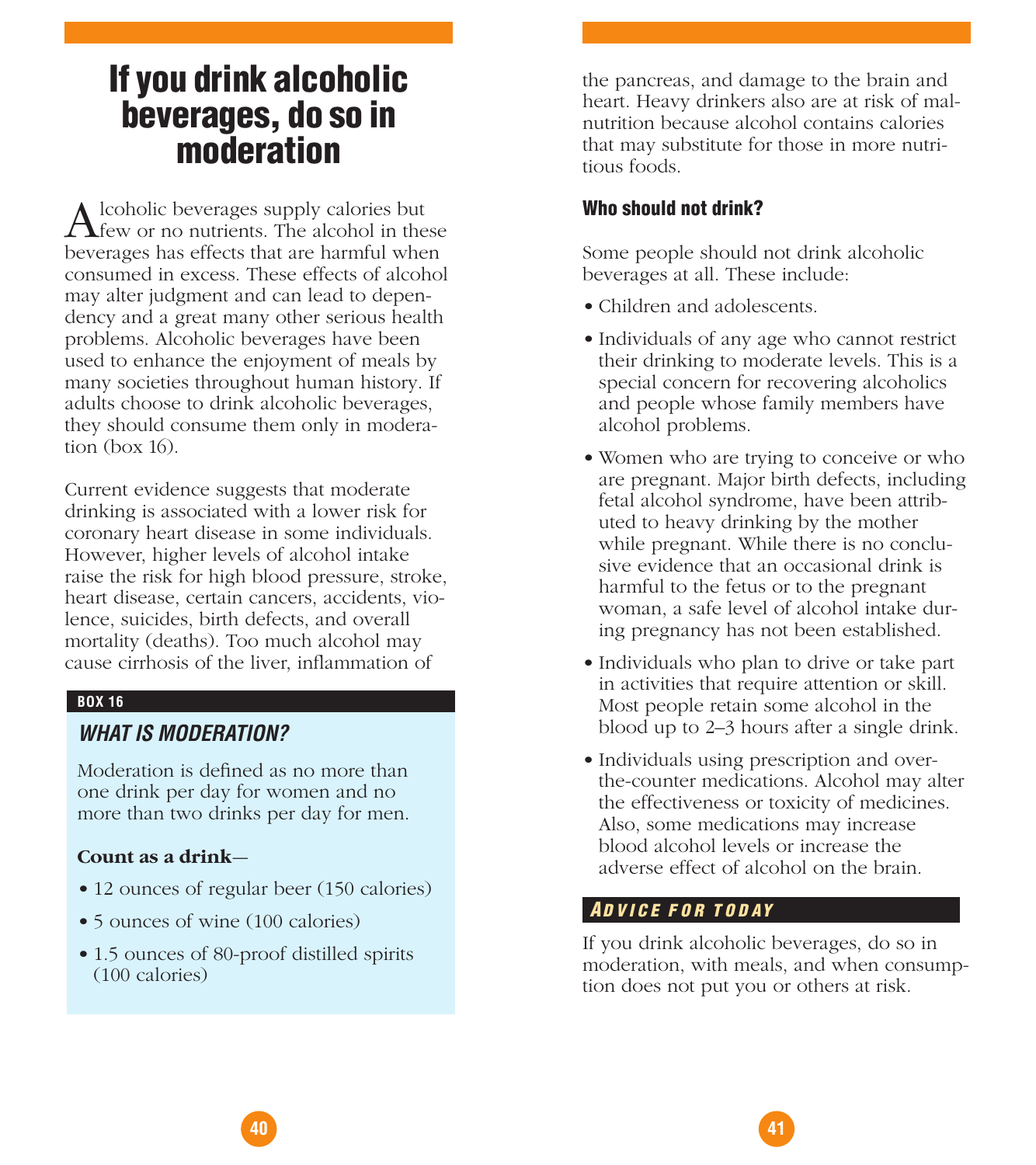## **Acknowledgments**

The U.S. Department of Health and Human Services and the U.S. Department of Agriculture acknowledge the recommendations of the Dietary Guidelines Advisory Committee—the basis for this edition. The Committee consisted of Doris Howes Calloway, Ph.D.(chair), Richard J. Havel, M.D. (vice-chair), Dennis M. Bier, M.D., William H. Dietz, M.D., Ph.D., Cutberto Garza, M.D., Ph.D., Shiriki K. Kumanyika, Ph.D., R.D., Marion Nestle, Ph.D., M.P.H., Irwin H. Rosenberg, M.D., Sachiko T. St. Jeor, Ph.D., R.D., Barbara O. Schneeman, Ph.D., and John W. Suttie, Ph.D. The Departments also acknowledge the staff work of the executive secretaries to the committee: Karil Bialostosky, M.S., and Linda Meyers, Ph.D., from HHS; Eileen Kennedy, D.Sc., R.D., and Debra Reed, M.S., from USDA.

## For additional information on nutrition:

- Center for Nutrition Policy and Promotion, USDA, 1120 20th Street, NW, Suite 200 North Lobby, Washington, DC 20036.
- Food and Nutrition Information Center, USDA/National Agricultural Library, Room 304, 10301 Baltimore Boulevard, Beltsville, MD 20705-2351. Internet address: fnic@nalusda.gov
- Cancer Information Service, Office of Cancer Communications, National Cancer Institute, Building 31, Room 10A16, 9000 Rockville Pike, Bethesda, MD 20892. Internet address: icic@aspensys.com
- National Heart, Lung, and Blood Institute Information Center, P.O. Box 30105, Bethesda, MD 20824-0105.
- Weight-Control Information Network (WIN) of the National Institute of Diabetes and Digestive and Kidney Diseases, 1 WIN WAY, Bethesda, MD 20892. Internet address: winniddk@aol.com
- National Institute on Alcohol Abuse and Alcoholism, 600 Executive Boulevard, Suite 409, Bethesda, MD 20892-7003.
- National Institute on Aging Information Center, Building 31, Room 5C27, National Institutes of Health, Bethesda, MD 20892.
- Office of Food Labeling, Food and Drug Administration (HFS-150), 200 C Street, SW, Washington, DC 20204.
- Contact your county extension home economist (cooperative extension system) or a nutrition professional in your local public health department, hospital, American Red Cross, dietetic association, diabetes association, heart association, or cancer society.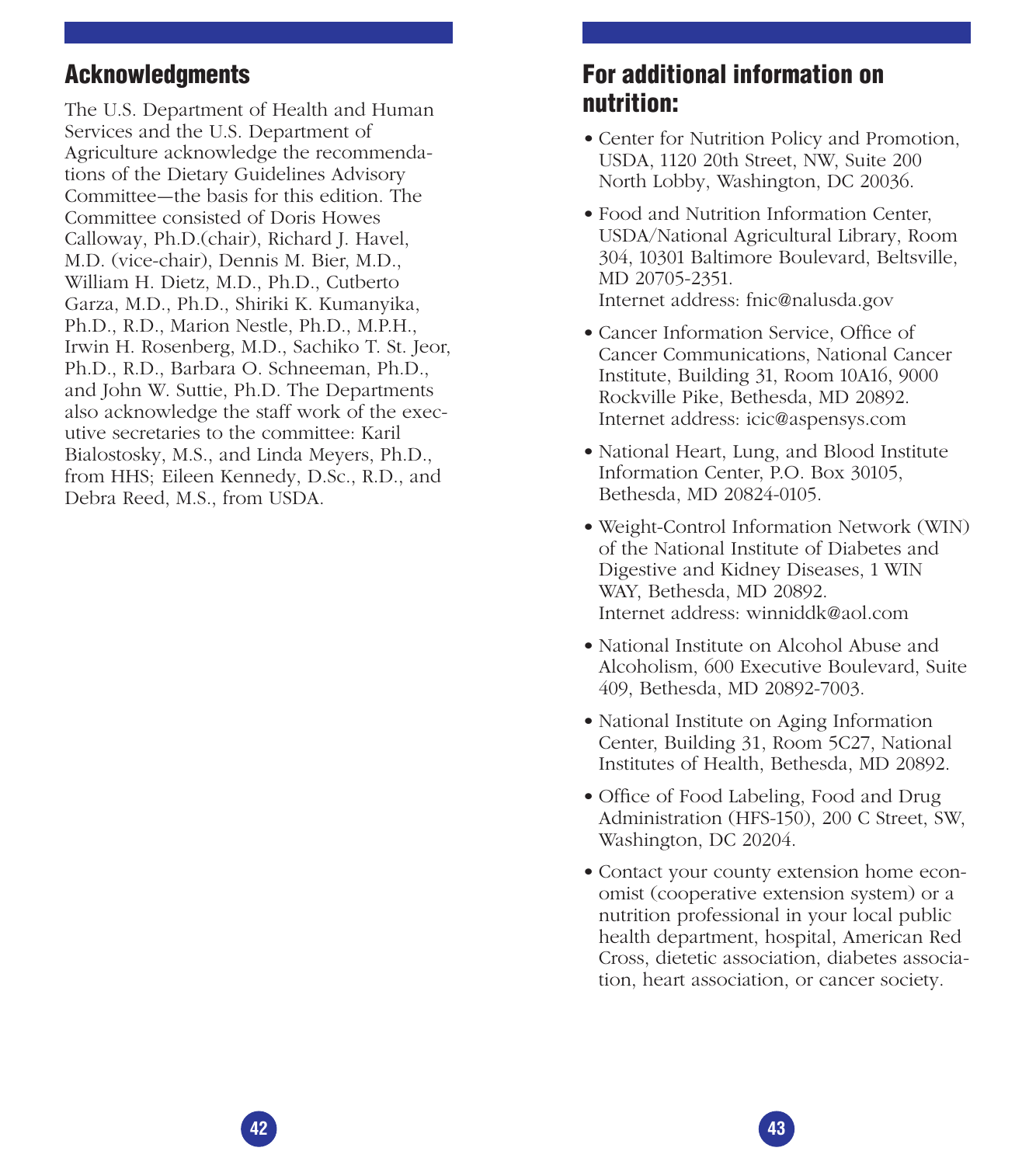The United States Department of Agriculture (USDA) prohibits discrimination in its programs on the basis of race, color, national origin, sex, religion, age, disability, political beliefs, and marital or familial status. (Not all prohibited bases apply to all programs.) Persons with disabilities who require alternative means for communication of program information (Braille, large print, audiotape, etc.) should contact the USDA Office of Communications at 202-720-2791.

To file a complaint, write the Secretary of Agriculture, U.S. Department of Agriculture, Washington, DC 20250, or call 202-720-7327 (voice) or 202-720-1127 (TDD). USDA is an equal opportunity employer.